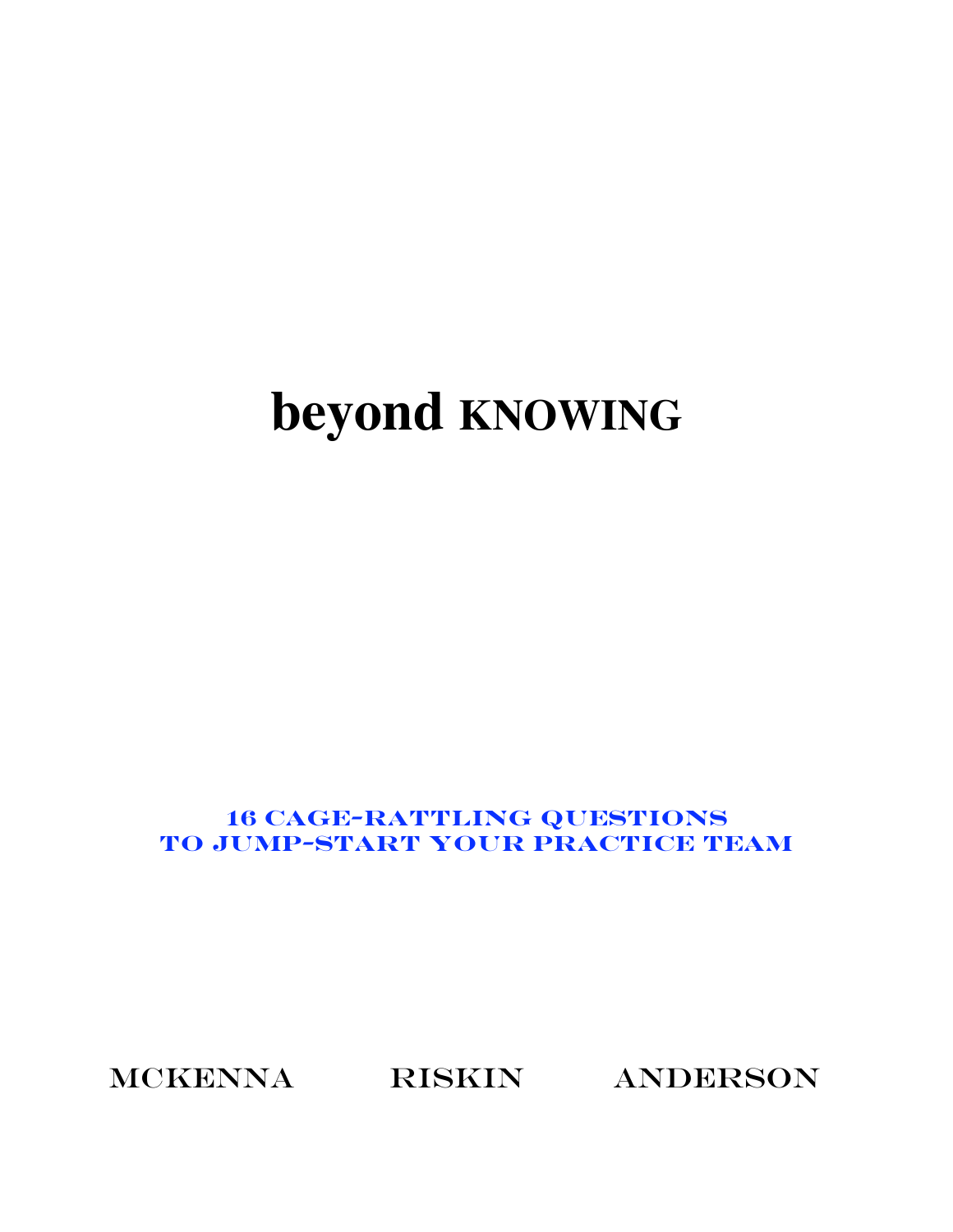## © MM, **THE EDGE GROUP**

Published by The Institute For Best Management Practices

This book is copyrighted material. All rights are reserved.

It is against the law to make copies of this material without getting specific written permission in advance from The Institute For Best Management Practices.

No part of this publication may be reproduced, stored in a retrieval system, or transmitted in any form or by any means - electronic, mechanical, photocopying, recording, or otherwise - without the prior written permission of the publisher.

Printed in Canada.

ISBN 0-9699957-5-X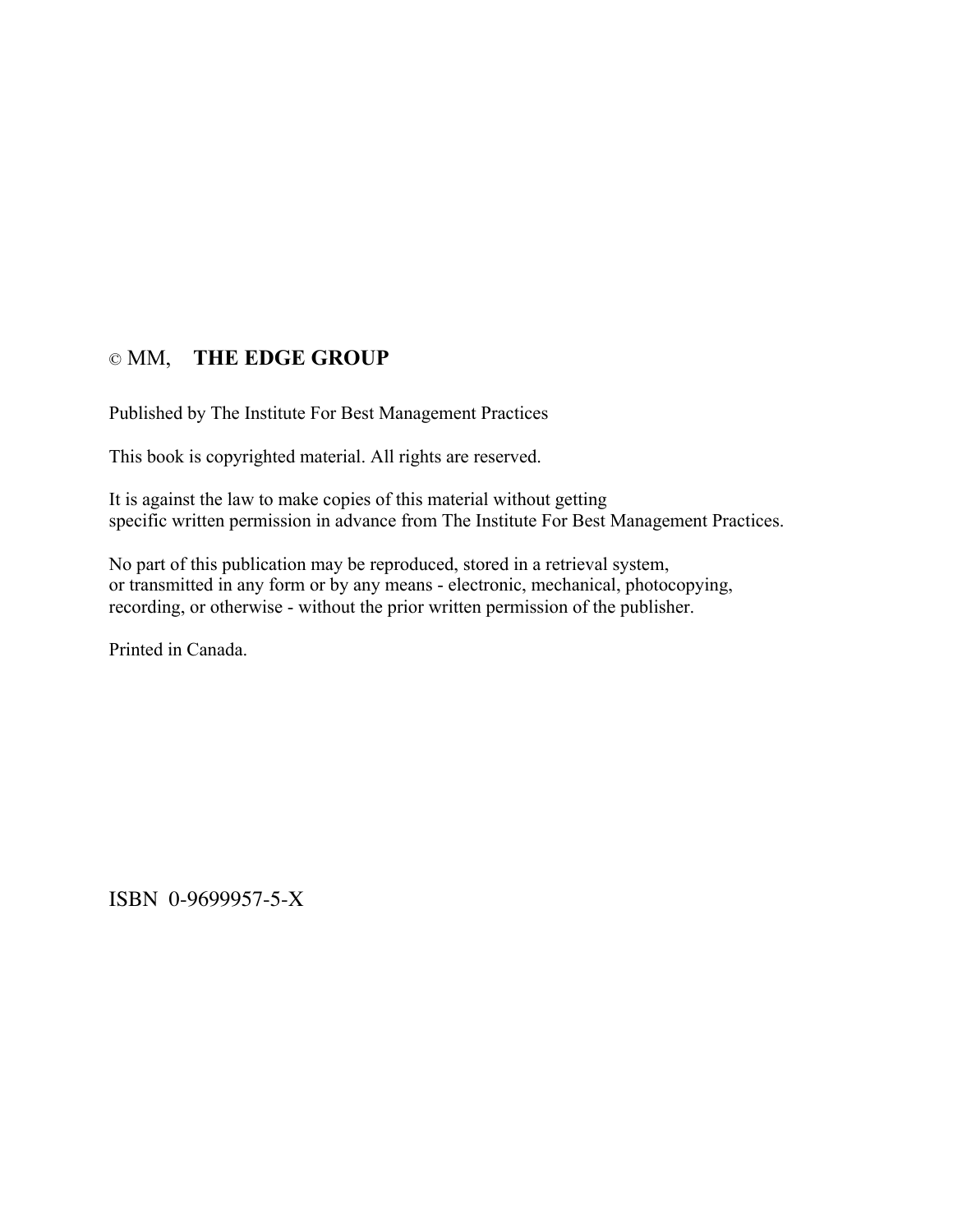### **DEDICATION:**

This work is dedicated to our loving spouses,

\_\_\_\_\_\_\_\_\_\_

Monique McKenna, Bethany Marks, and Margaret de Gruchy

whose support and patience make it all possible;

# &

to our most generous mentor

David H. Maister

who continually serves to inspire us;

to our good friend and pathfinder

Bruce W. Marcus

who always challenges us to be ever better;

# &

to all those practice leaders everywhere who orchestrate exhilarating questions and are driven to make a distinctive difference.

 $\overline{\phantom{a}}$  , where  $\overline{\phantom{a}}$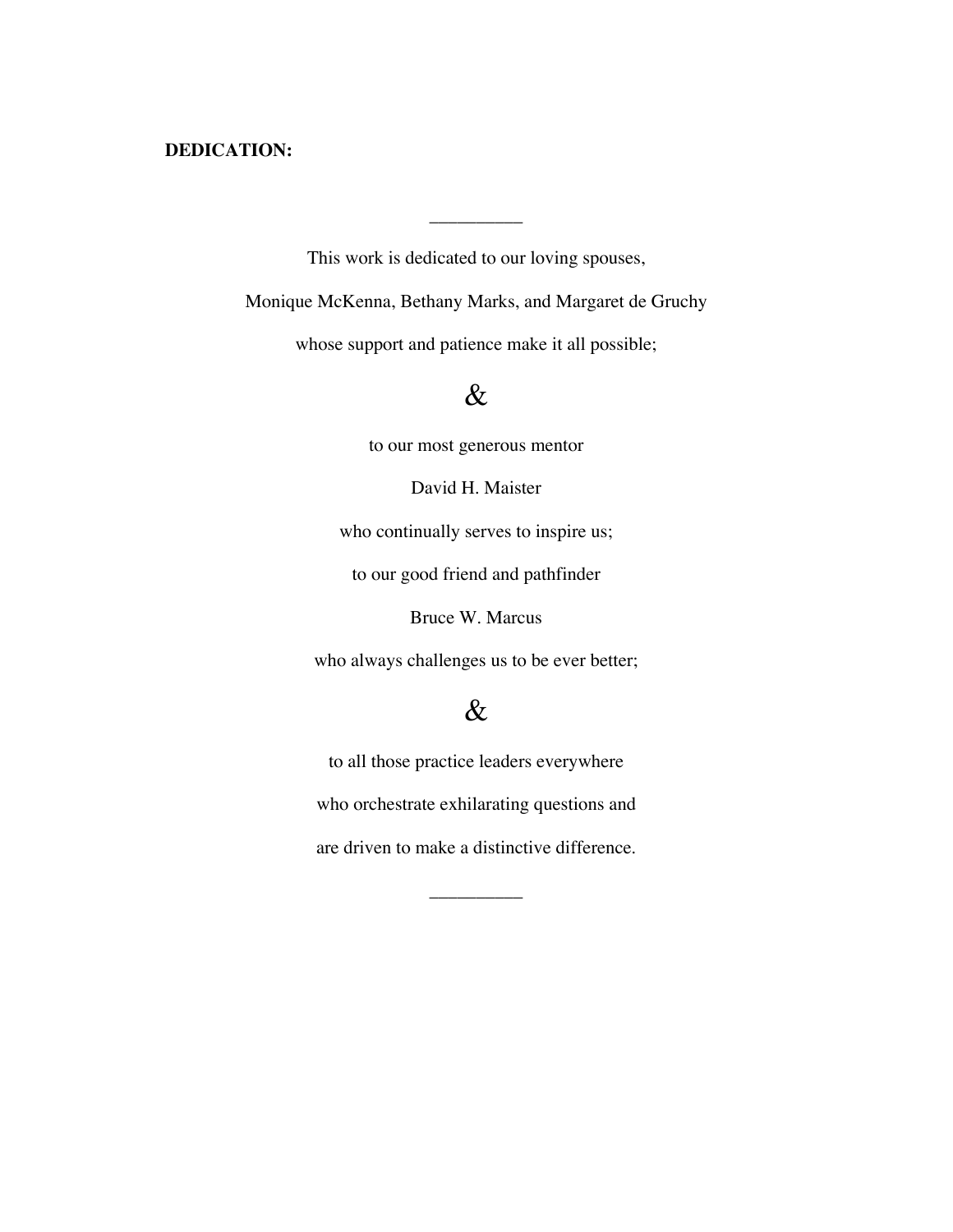# *Contents*

|                 | "Break old habits, break new ground, then break the mold."                                                                                                |
|-----------------|-----------------------------------------------------------------------------------------------------------------------------------------------------------|
| page 07.        | Are you asking the right questions?                                                                                                                       |
|                 | "You're job is to provide leadership, not status-quo-ship!"                                                                                               |
| page o9.        | What would your leadership epitaph be if you weren't around tomorrow?                                                                                     |
|                 | "Don't mess with your success and soon enough some competitor will."                                                                                      |
| <i>page 13.</i> | What things that made us successful in the past do we need to forget,<br>unlearn, or discard to be successful now and into the future?                    |
| <i>page 15.</i> | If our most demanding client ran this firm, what experiments or pilot<br>projects concerned with doing something totally new would they have<br>underway? |
|                 | "Procrastination is the graveyard of broken dreams."                                                                                                      |
| <i>page 17.</i> | What are the key reasons why our great ideas fall apart during<br>implementation?                                                                         |
| page 19.        | If our firm (practice group) were an organized religion, what would our<br>beliefs be and what would constitute having committed a sin?                   |
|                 | "Involve everyone in brainstorming solutions, not blamestorming<br>reasons."                                                                              |
| page 21.        | What do our professionals and support staff grumble the most about over<br>lunch?                                                                         |
|                 | "Only the mediocre are always at their best."                                                                                                             |
| page 23.        | What benefit should accepting any new client transaction convey, other<br>than more revenue?                                                              |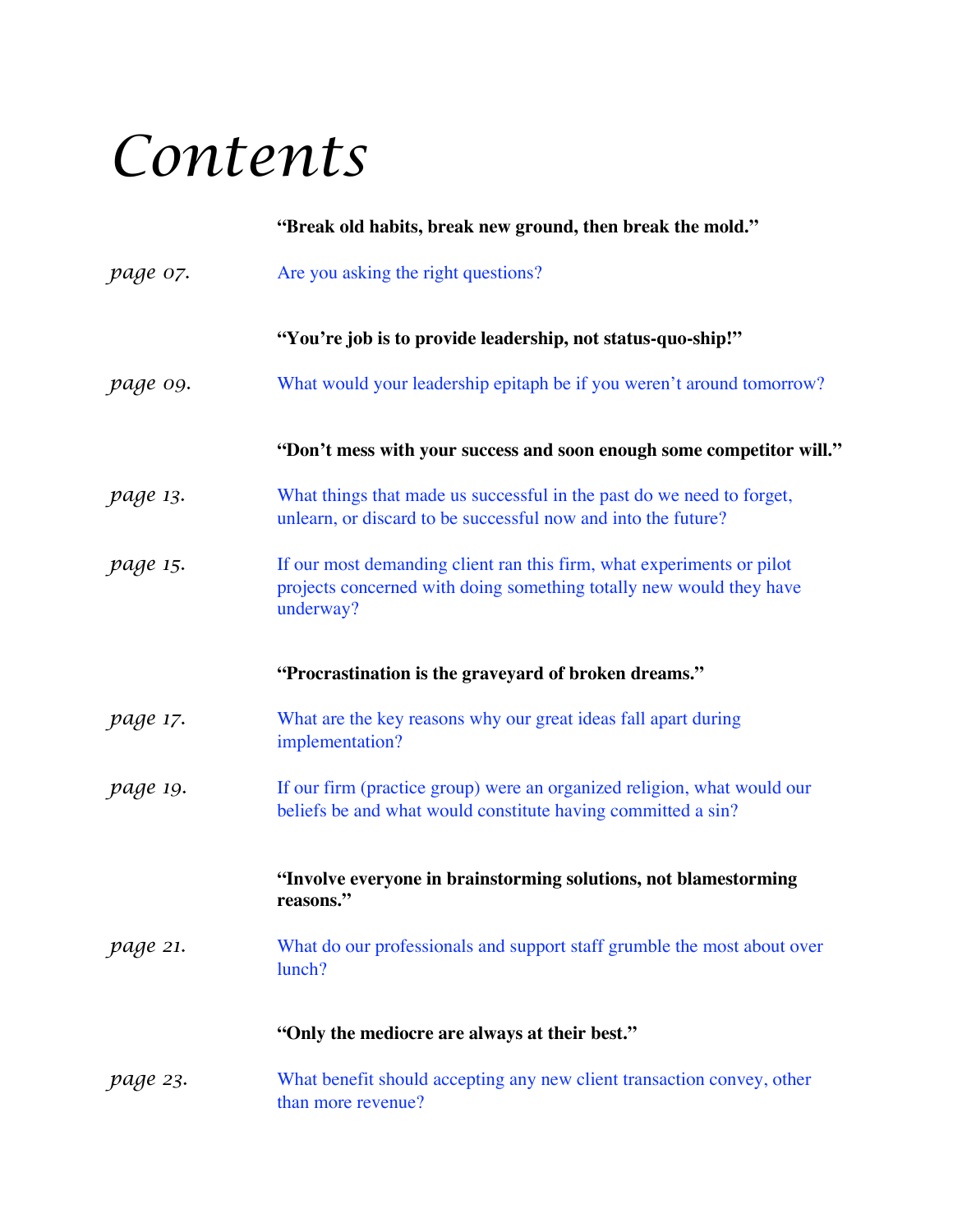|                 | "The only true professional career security is in being more valuable to<br>clients tomorrow, than you were yesterday."                                                                                  |
|-----------------|----------------------------------------------------------------------------------------------------------------------------------------------------------------------------------------------------------|
| page 25.        | What top three business issues are keeping our best clients awake at nights?                                                                                                                             |
| page 26.        | What stupid things do we do that irritates clients and should be keeping us<br>awake at nights?                                                                                                          |
|                 | "Today's talented free-agents have few loyalties and even fewer<br>regrets."                                                                                                                             |
| page 30.        | What could we do (without hiking compensation) to get and keep a larger<br>share of the kind of extraordinary talent we want in our firm?                                                                |
| page 32.        | How do we develop the kind of skills that will make us indispensable to<br>clients?                                                                                                                      |
|                 | "Second place is just a politically correct term for being first<br>among the losers."                                                                                                                   |
| page 35.        | Why should a client choose our firm (practice group), what makes us<br>distinctive, and what specific added-value do we bring to particular<br>business matters that a client can not get anywhere else? |
| <i>page 37.</i> | How do we ratchet-up our profile when we are either the newest or the<br>smallest kid on the block?                                                                                                      |
|                 | "You can't move fast, if you're busy following the herd."                                                                                                                                                |
| page 39.        | What crazy ideas, if acted upon, could result in our being able to double<br>our per partner profitability in three years?                                                                               |
|                 | "Nothing ever built, rose to touch the skies unless someone dreamed it<br>should."                                                                                                                       |
| page 41.        | What would motivate you to work 12 hours a day, 7 days a week, for an<br>entire month or longer?                                                                                                         |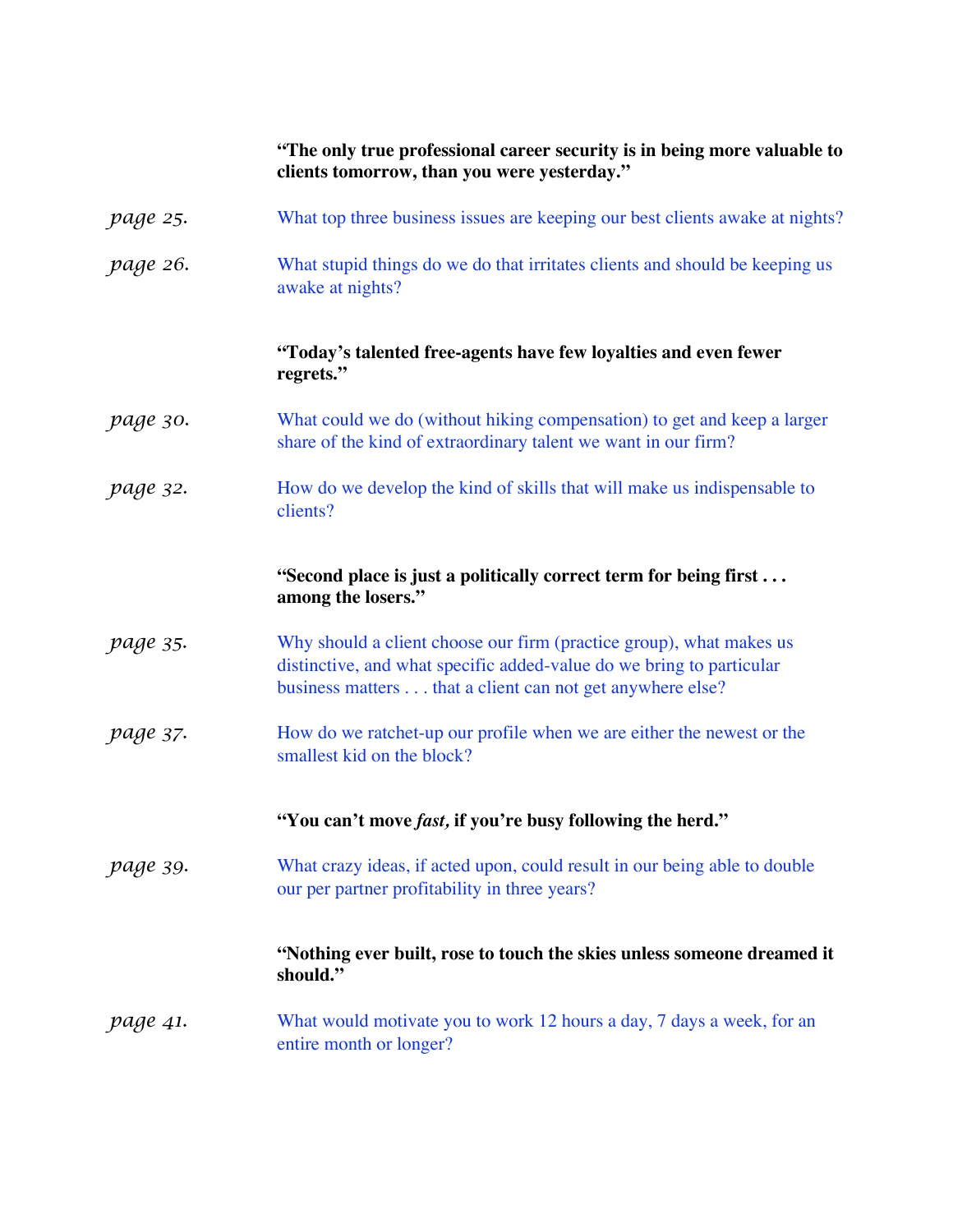# "Break old habits, break new ground, then break the mold."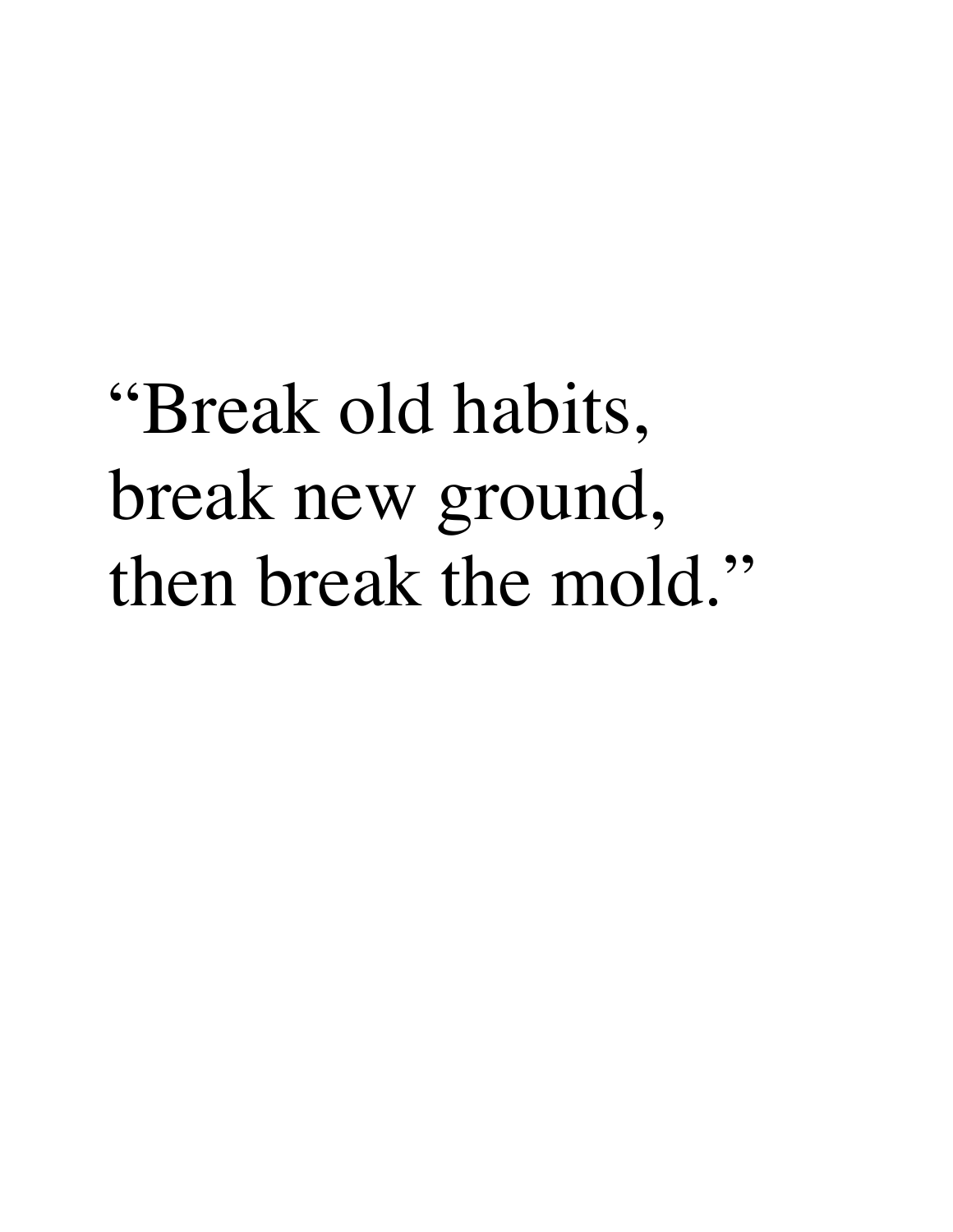# **ARE YOU ASKING THE RIGHT QUESTIONS?**

As the story goes, it was a warm spring day in Princeton, New Jersey. One Albert Einstein, who was then working at the Center For Advanced Studies, was found hands clasped behind his back, pacing back and forth, mumbling to himself incoherently. A bystander, curious to discover what it was that Dr. Einstein was so obsessed with, moved discreetly to within hearing range. Lost in thought, Einstein continued to repeat, "If I only had the right question . . . If I only had the right question . . . " To this great thinker, the journey to understanding began not with solutions, but with questions.

Today, our preoccupation with finding answers must not obscure the importance of asking the right questions. In fact, average answers to good questions, more often than not, yield better insights than astounding answers to lousy questions.

Unfortunately, too many partnership and practice group meetings get filled with artery-clogging discussions that do little to help determine how busy professionals are going to invest their precious non-billable time to change their future. Meanwhile, our strategic planning efforts become consumed by uninspiring and overly complicated navel-gazing that often results in little more than a binder full of documents gathering dust on some managing partners' bookshelf. The idea that rigorous analysis will somehow yield blinding insights is invariably replaced by the creative synthesis of nothing more than "me-too" strategies.

*beyond KNOWING* is not intended to be the latest diagnosis of prevailing market trends or some serious academic tome . . . but rather a collection of unusual, quirky, provocative, and bizarre questions to clear out the cobwebs at your next meeting, jump-start your creative thinking, tickle the brain, launch your partners' minds moving in productive directions, pop some new ideas out of your intellectual toaster, and get energized to take action.

As you peruse each of our 15 *cage-rattling* questions you will note that they are accompanied by a number of "idea generating thoughts." These thoughts are not intended to be prescriptive or detract from the question, but designed only to induce further exploration of the topic. Having used these questions to provoke the thinking of partners both at practice group sessions and during firm-wide retreats, we are confident that you will find that the most insightful answers come from your own people.

Indeed, truth be known, our greatest buzz would come from learning that but one of these questions created an unprecedented frenzy of creative thought and resulted in inspired action within your team. And let's not under-emphasize – our uncompromising, unequivocal point – action is the ultimate acid test.

The quality of the questions asked by any managing partner or practice leader drives the quality of the conversation about the future of the firm and the practice group. You can greatly influence your group's innovative instincts by asking good questions and then turning your professionals loose to try to find imaginative answers. So . . . let's start . . . NOW.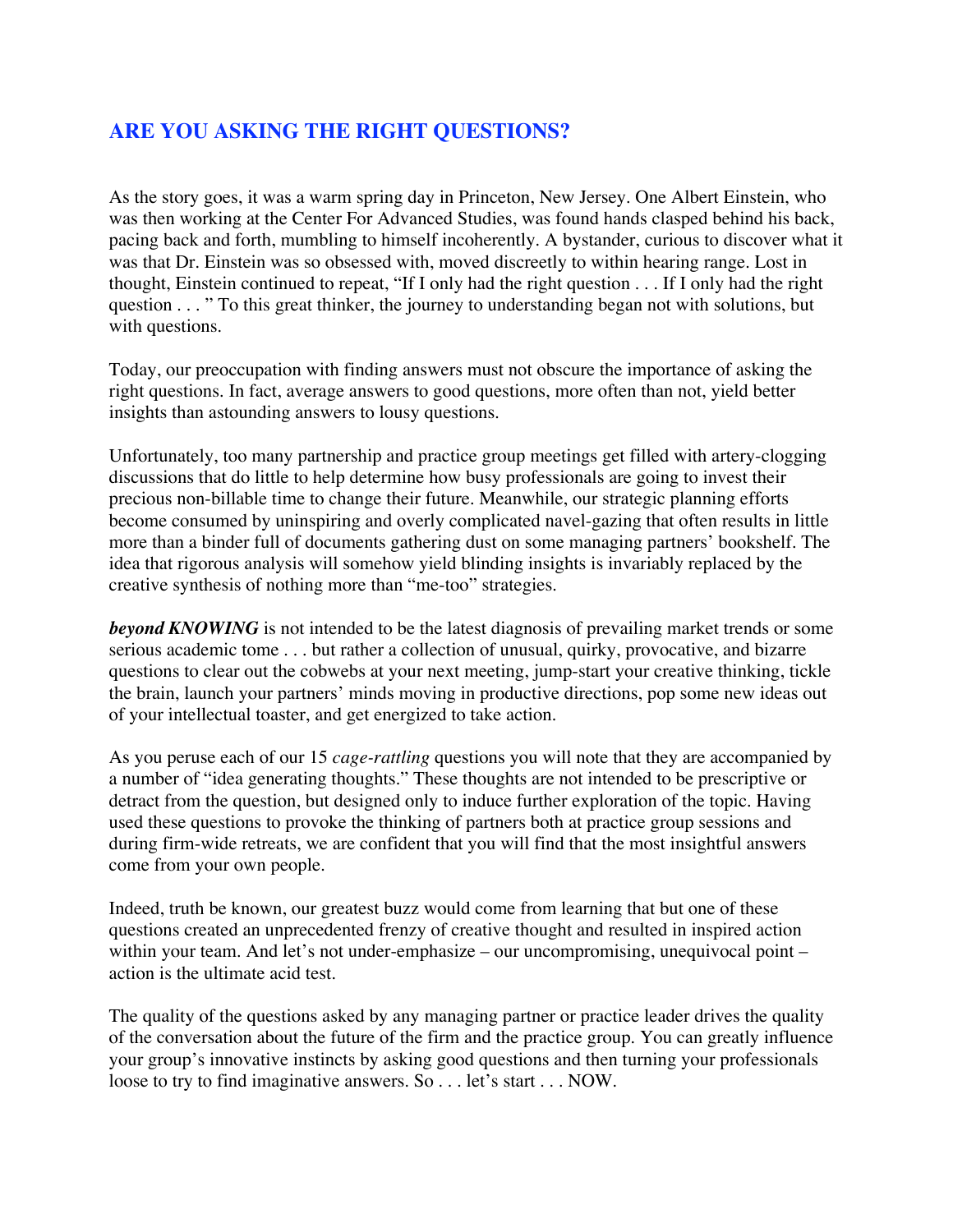# "Your job is to provide leadership, not status-quo-ship!"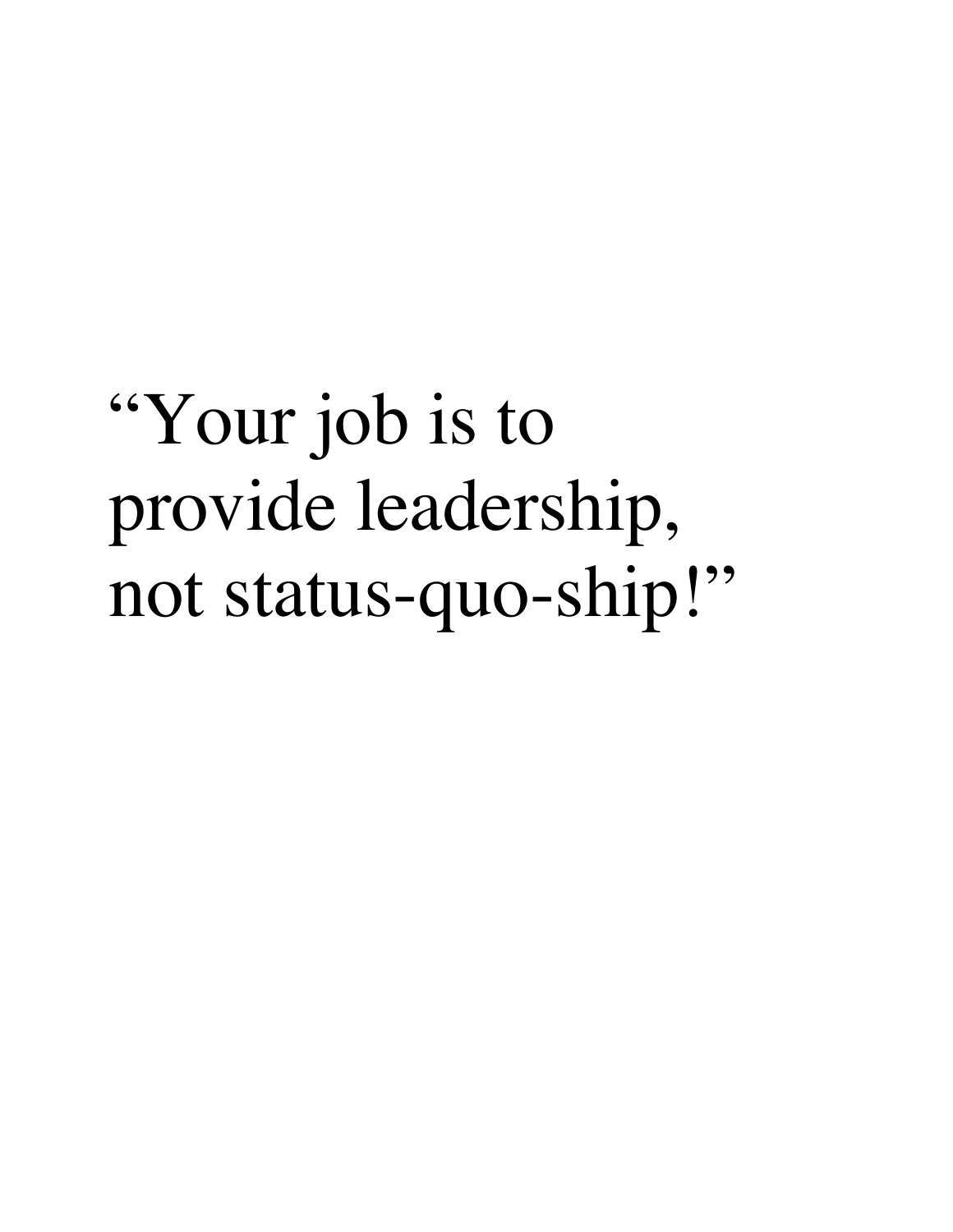# **WHAT WOULD YOUR LEADERSHIP EPITAPH BE IF YOU WEREN'T AROUND TOMORROW?**

Epitaphs are serious business so you might want to contemplate this one seriously. The essence of this question is to take a good hard look at what your partners are likely to say about you when you are no longer in your position of leadership. What do you want to have remain as your signature, your mark, your legacy?

#### **Idea-generating thoughts:**

 Immediately change your title from Managing Partner, Practice Group Leader, or CEO - to CCA – "Chief Change Agent"**!**

Raise hell. Communicate to your people about those competitive firms that are doing something to outperform your team. And . . . don't just think in terms of your own profession. Recent research shows that the Fortune 1000 are using, on average, 22.8 different professional service providers of all types – lawyers, accountants, actuarial advisors, consultants, public relations strategists, investment bankers, and so forth. The relevance? You think that clients are comparing you against some other similar firm in your profession. Survey says . . . "Think again!"

Meanwhile, your professionals are like horses with blinders, always focused only on the most immediate client assignment that stares back at them from the top of their desks. It is natural for them to think that they are doing well when they have no idea how others are performing. One of your primary tasks is to be the antenna to the outside world, reporting on best practices in an effort to stimulate your professional's desires to constantly improve.

 What are the THREE most important priorities that you are trying to communicate to your partners? (Okay, you may possess an encyclopedic list of things that need your attention, but you had better have only three that have your unwavering commitment).

It is only when you are communicating many times more than you think is necessary that your people are getting the message. When you think you've said the same thing for the  $20<sup>th</sup>$  time, many are only hearing it for the first time. Phrase your messages in vivid, memorable words. Examples, stories, and anecdotes make the point better than abstract talk. Keep it simple. You have got to connect to hearts and heads at the same time. Keep repeating it over and over. Find different mediums (breakfast meetings, e-mail, video briefings) to get your message out. "Here we go again . . ." You will get sick of saying it long before your partners get sick of hearing it.

An effective leader should avoid any "my way or the highway" thinking and behavior.

They are counterproductive and limit the possibilities of discovering new and better ways to accomplish tasks. Beware, your competitors just may relish the opportunity to pick up a few hitchhikers!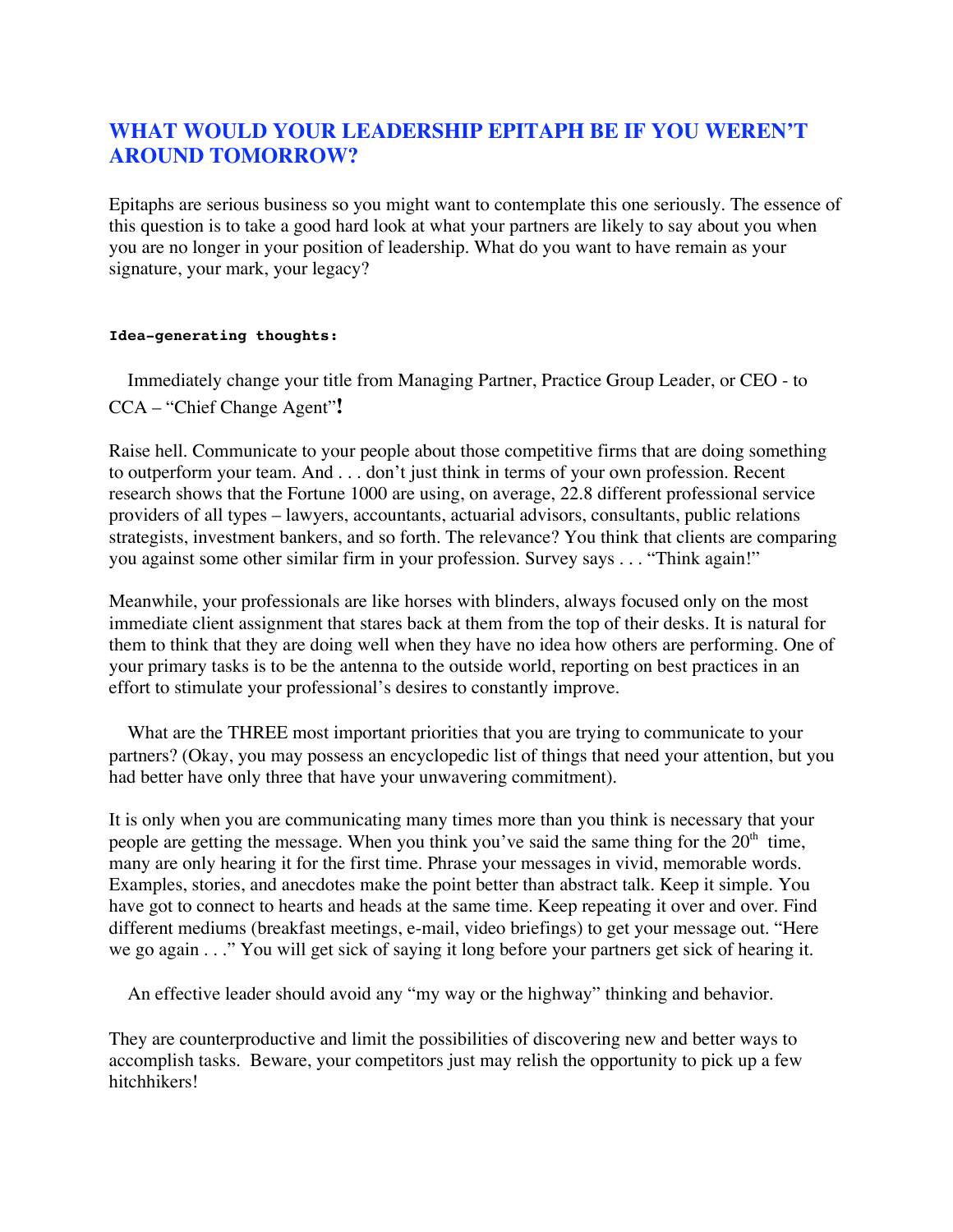Be selfish. Never share the blame for your mistakes.

One of the annoying things about having leadership responsibility is the difficulty of finding someone to blame for your problems. And when you do find someone to blame, it is rather remarkable how often that someone's face turns up on your driver's license.

Accept all of the responsibility when things go badly and pass on all the credit and praise when things go well. One managing partner makes it a habit, once every week, to identify someone in the firm who has taken action on something and writes a memo to openly commend that individual. Seriously motivating stuff.

After some years of serving the firm diligently and after dragging many fellow partners kicking and screaming into the new market reality and new ways of practicing, a very tired managing partner decided to step down.

In his first meeting with his eager new successor, he presented the individual with three sealed and numbered envelopes. He told the new leader, "I give you these letters as my parting advice. Open them in order, if and when you find yourself in trouble."

Within a few weeks the new leader was in some despair and so opened the first letter. It said simply: "Blame me." The new managing partner did, the heat was deflected, and all was well.

Before long he was in deep difficulty with a number of the partners. He opened the second letter. It advised: "Blame the economy." He did and this bought him some sympathy and time.

Some months later, the discouraged leader was in major trouble. He opened the third letter. It said: "time to write three letters."

Make listening a highly valued attribute of your leadership style.

Take out your calendar and purposely schedule one-on-one time with each member of your team. (You know if you don't schedule it, it won't happen). Open these informal meetings with a general: "What are you working on and is there anything I can do to help?" then really listen to what that partner has to say.

Never interrupt one of your partners when they are speaking, plan what you'll be saying while they are talking, or assume you are listening because you can hear. Make it a habit to paraphrase - - repeat back in your own words what your partner has said. Paraphrasing typically begins with "What I hear you saying is . . ." and ends with "Have I got that correct?" Provide active listening skills training to all of the partners in your firm. It is one of the most underutilized skills for most professionals. Focus on setting the listening example. In that way you will EARn the right to be heard by listening to others.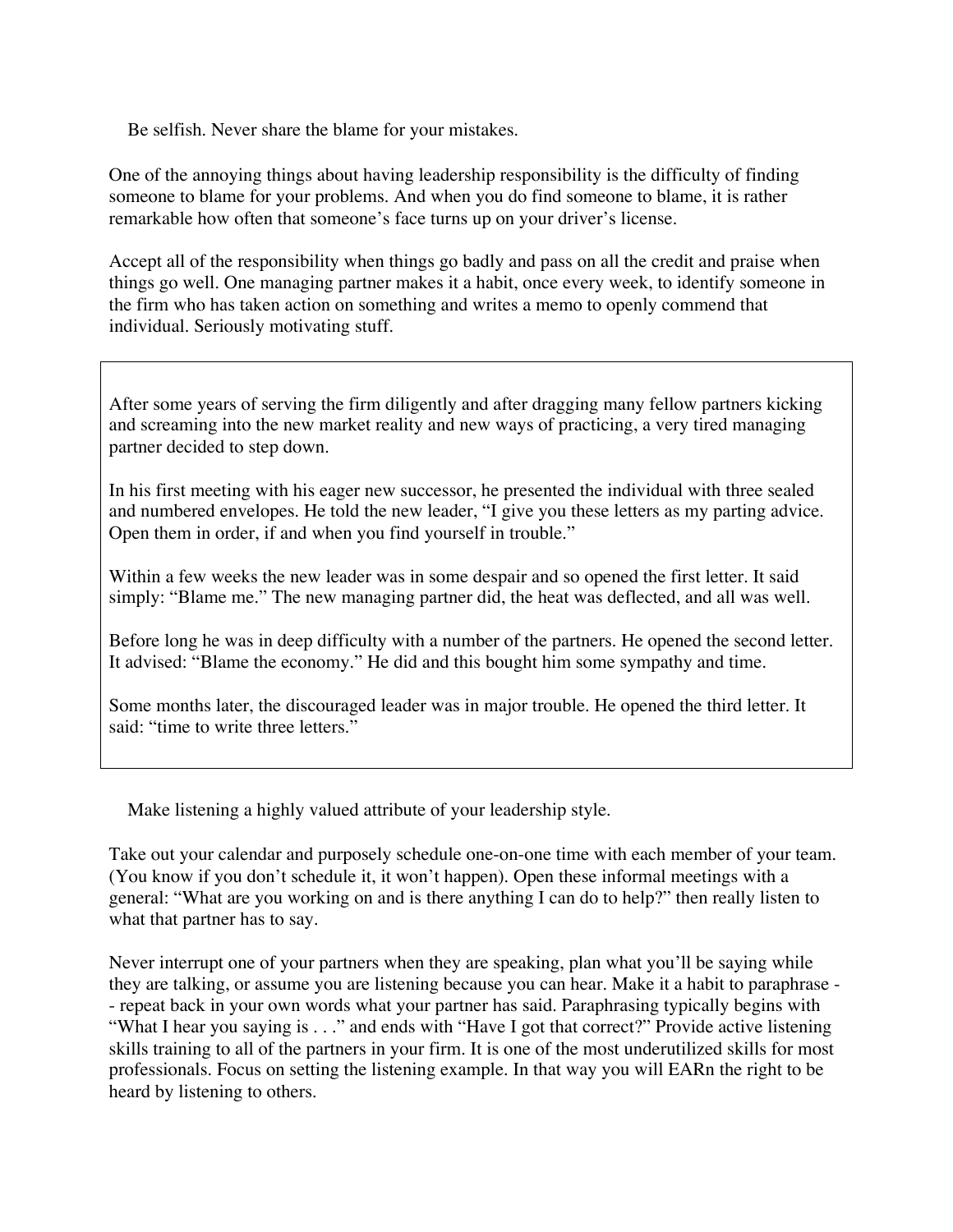Did you observe anything worthy of recognition this week?

We are either net takers (energy vampires) or net contributors (spark plugs) to the energy of others. We need to ask those we are trying to lead or influence about our energy leadership. All too often the way many practice leaders energize others is by leaving the room. There are many factors that mobilize and energize. Some of the most important include appreciation, recognition, thanks, and celebration. We all need to feel like winners.

The validity of providing recognition is accepted and chanted about in internal memos, e-mails and on secret decoder rings. The problem is that nobody really provides any.

Be tacky! Introduce special tokens of appreciation. Print thank yous, note cards, or Post-It notes with a message on the front: Bravo, Attaboy, Round of Applause, Great Stuff, etc. Use them to recognize specific deeds by writing a few specific comments inside and tucking them in places that will surprise the recipients. Think surprise. Fill someone's office with balloons. Spring for a six-foot submarine sandwich as a congratulatory gesture to your team for reaching some small milestone.

A key aspect of rewarding the pursuit of excellence is in acknowledging behavior. But if we only recognize the victorious (that new client brought in) our professionals will tend to be quite conservative in their actions. After all, if only a "win" gains recognition, then people will wait until conditions are most assured for victory. But if you recognize the behavior or the achievement of the first step, even if the victory is not imminent, you demonstrate that efforts are worthy.

But, remember that recognition is not a magic elixir. All of the encouraging words in the world won't fix serious problems and conflicts that are swept under the carpet and never addressed. Tackle the tough stuff, too.

When the going gets tough . . . the tough add an element of FUN.

Adjust the atmosphere at your next tense budget meeting, compensation or partnership discussions.

Set out a few jars of jelly beans. Present participants with their own personalized cushions to ease the pain of those long sessions. Switch to scented markers for your flip chart planning. Why work with stinky alcohol-based markers when you could be scrawling away in mint or cherry.

Use humor to dissolve interpersonal tension among partners. One resourceful firm chairman arrived at the meeting with a gingerbread man for each partner and these instructions: "Sometime during this afternoon's meeting, each of you may feel like biting someone's head off. So . . . feel free!"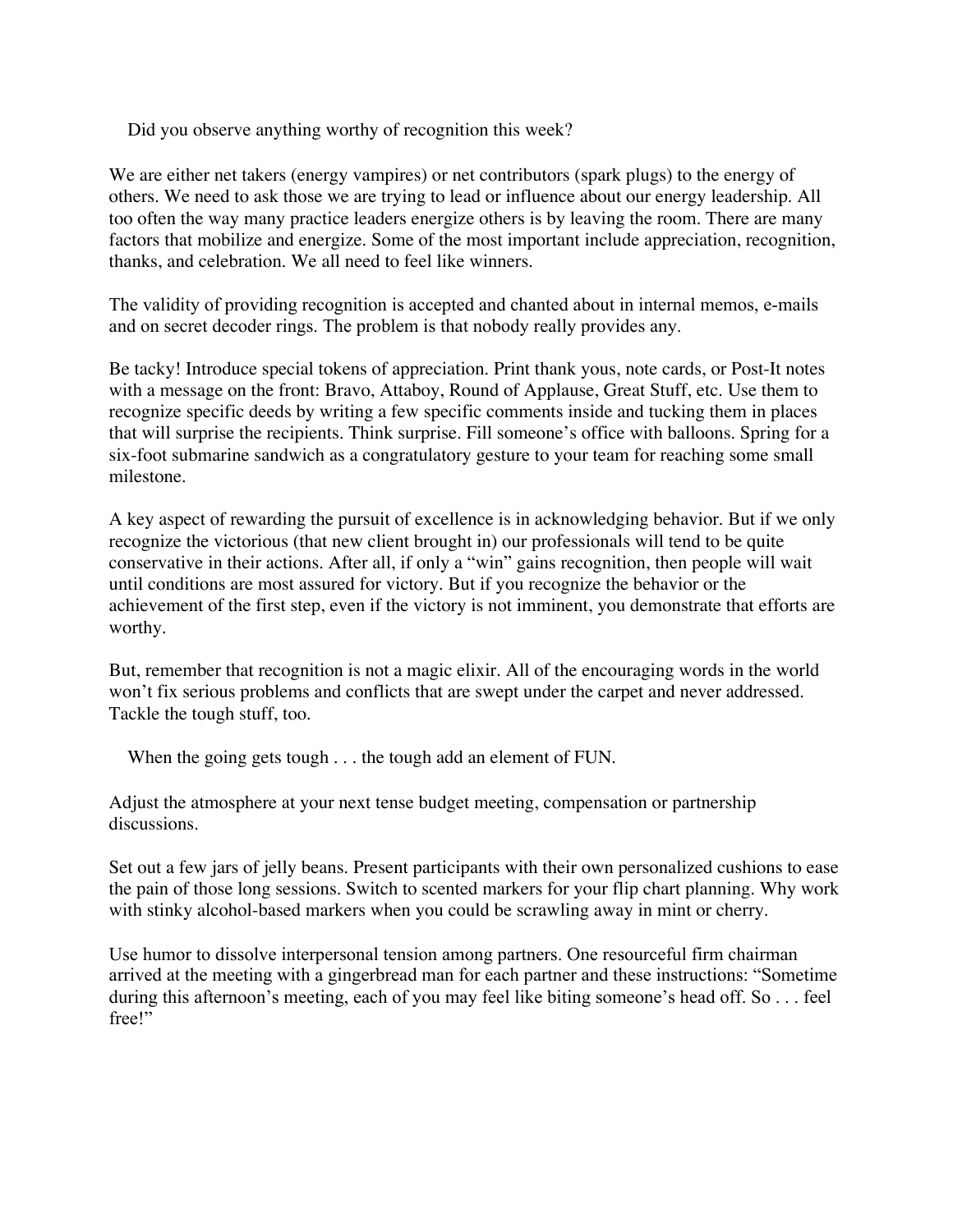# "Don't mess with your success and soon enough some competitor will."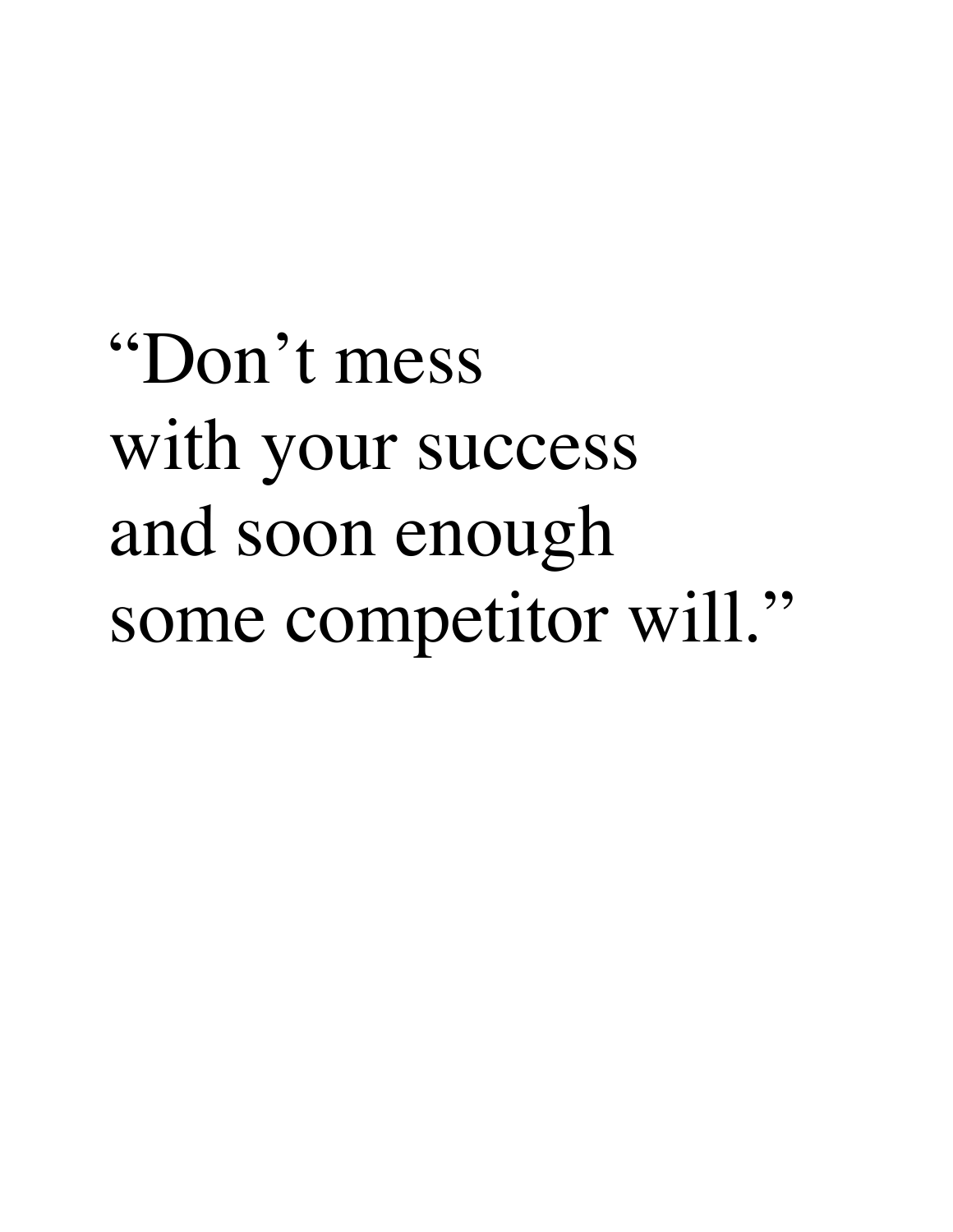### **WHAT THINGS THAT MADE US SUCCESSFUL IN THE PAST DO WE NEED TO FORGET, UNLEARN, OR DISCARD TO BE SUCCESSFUL NOW AND INTO THE FUTURE?**

Many of the things that made us successful in the past may now prove to be nothing more than time-worn assumptions about what clients really value, or what services remain worthwhile offering, or what constitutes profitability, or what ensures quality performance.

This question encourages professionals to examine their various personal assumptions to see if they are still viable and addresses one of the most important, yet overlooked, elements of organizational learning -- "unlearning." One of the keys to learning is to know when to erase old tapes. Children are fast learners largely because they do not have to unlearn all of the rubbish that has accumulated in the average adult's brain.

### SIGN POSTED ON ONE FIRM'S BULLETIN BOARD: Any partner who says we deal in facts not fiction, has never read the firm's last strategic plan.

### **Idea-generating thoughts:**

Fight to destroy established routines.

Your routines represent all of those memoranda, reports, letters, computer print-outs, and trivia that conspire to sap your leadership strength and smother your ability to direct your attention to those activities that are really the highest value-added use of your time. Routines will get you into ruts, dull your senses, stifle your creativity, constrict your thinking, remove you from real world stimulation and destroy your firm's competitive vitality.

Constantly question "the way things are done," and never, never allow any of your partners to rest on their laurels. ("Are we always going to be one of the leaders in our market?" "Can we count on having that client work for a long time to come?") Some partners can be like those old springpowered watches . . . they have to be shaken hard to get them going.

Beware one of the fallacies in the mindless espousing of "best practices" – you can't just be "as good as" the competition . . . that NEVER leads to market leadership. You have to ensure that your people know that they must consistently be better.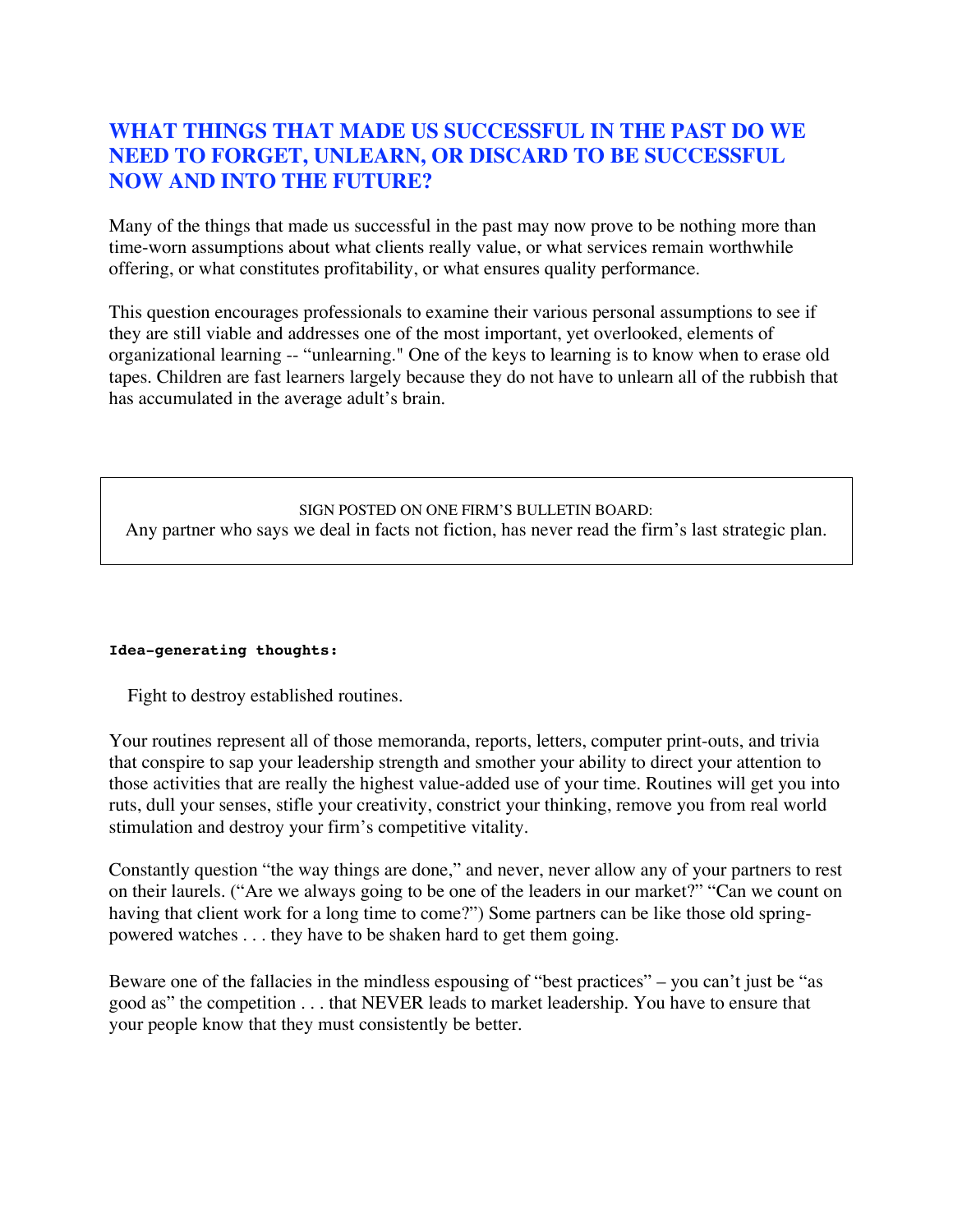Strategic blindness comes from too much inbreeding. It results from the same senior partners, having the same conversations, about the same stuff, in the same way, and expecting different insights to emerge.

Innovative insights only emerge from hearing NEW VOICES. Firm's need new voices to hear new strategies.

Diversify the leadership voices available to your firm. Set up your own informal "Advisory Board" comprised of respected community and business leaders who can meet quarterly with the firm's leadership and offer an impartial view. Have them tell you what is going on in their version of the real world.

Ensure that at least one member of your firm's executive committee is 30 years of age or younger. The younger generation has a different model for how they think about things. And if you don't think one of your younger professionals (partner or not) could have some tasty contributions to make participating on the executive committee, you are clearly suffering a bad case of truth decay!

 There are relatively few critical questions that successful practice leaders need ask of themselves, and ask of all of their partners:

- What are we best at?
- What are we world-class great at?
- What makes us unique?
- How are we going to serve our clients in a way that nobody else can?
- What "wow" new services can we offer?
- What are we going to do that will truly lead the market?

And . . . successful practice leaders don't stop asking these questions and they certainly don't stop even after getting a dignified answer.

The effective practice leader's motto (repeat after us): "We can always do better." Amen.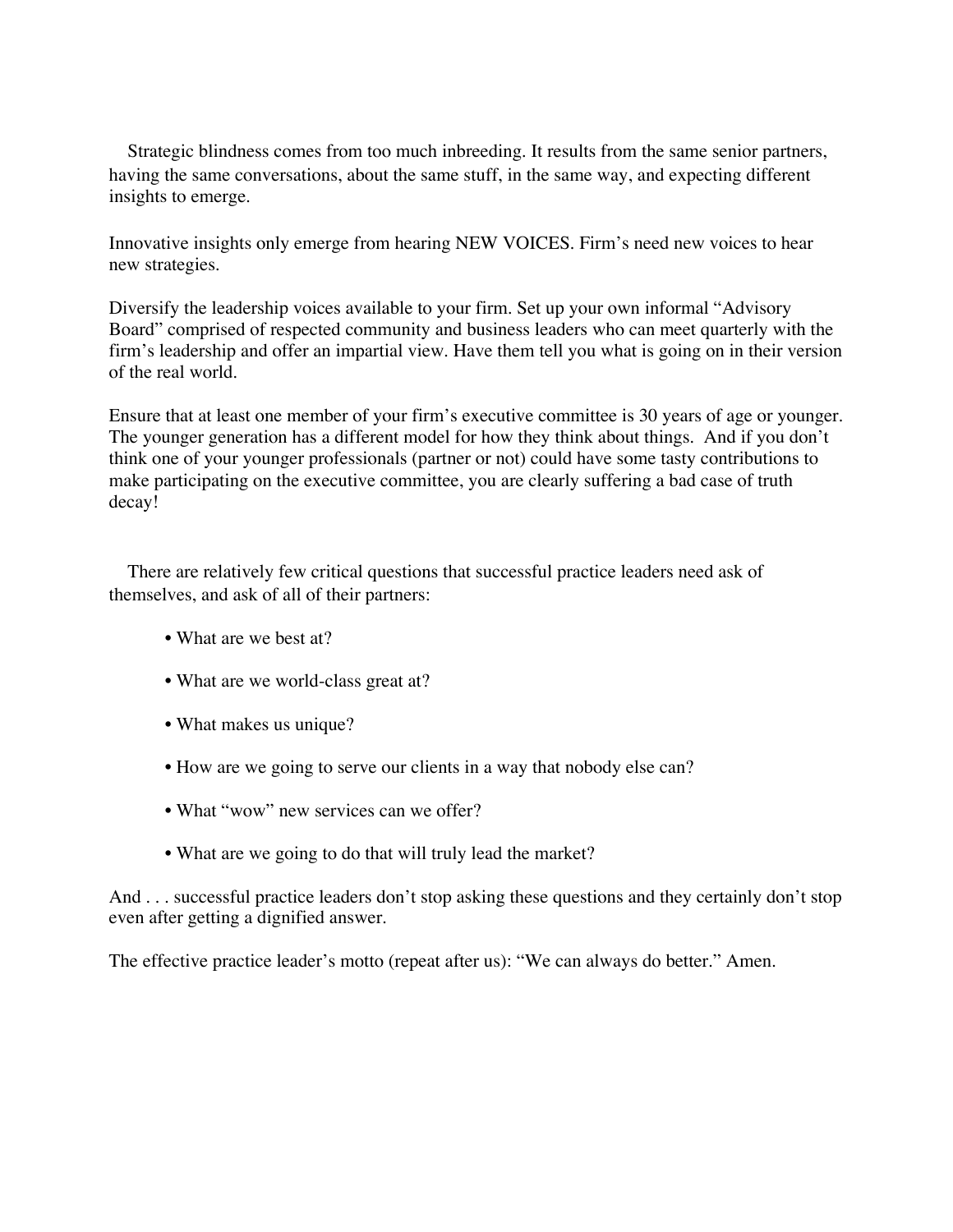### **IF OUR MOST DEMANDING CLIENT RAN THIS FIRM, WHAT EXPERIMENTS OR PILOT PROJECTS CONCERNED WITH DOING SOMETHING TOTALLY NEW WOULD THEY HAVE UNDERWAY?**

Do interesting, seriously "cool" ideas - about new services, new approaches, new methods, new niches, new ways to collaborate - bubble up with great regularity from every nook and cranny of your firm? Good enough is never good enough these days, it is only a sure-fire recipe for becoming yesterday's news. (And you know what pet owners do with yesterday's news!)

Innovation is the buzzword of the new millennium, yet few fully understand how to encourage it, let alone repeatedly achieve it at a firm-wide level. Now imagine that your most demanding client has been named the firm's Director of Cool Ideas. What fresh and inventive endeavors would this individual be initiating?

### **Idea-generating thoughts:**

What new innovation have you failed with over the last six months and what has it taught you? (And if you can't think of anything that you have failed at, what does that tell you?)

Many firms assume that doing "more of the same" is innovating. It's not. It's simply doing more of the same. Turn your firm into a churning cauldron of interesting, limited-risk, small projects.

Up the ante: Set aside a modest, special budget to fund new experiments, assign one partner to oversee submissions, and get the word out now, that the firm welcomes new project ideas.

> CLASSIFIED AD: Parachute for sale. Only used once. Never opened. Small stain.

Don't avoid mistakes, encourage them. Failure is an event, not a person.

Get your people to do something . . . anything. And if they fall on their face, at least they are moving in the right direction. If professionals aren't failing, they aren't learning. Mistakes are road signs along your journey which read "learning opportunity just ahead."

Get outrageous! Sponsor a "Mistake of the Month Program" to promote the sharing and discussion of mistakes made and what was learned from them. Implement an annual award for "the best idea that didn't work." It is a direct reinforcement from firm leadership that an initiative might not have come to fruition, but the thinking behind it is what the firm needs and values.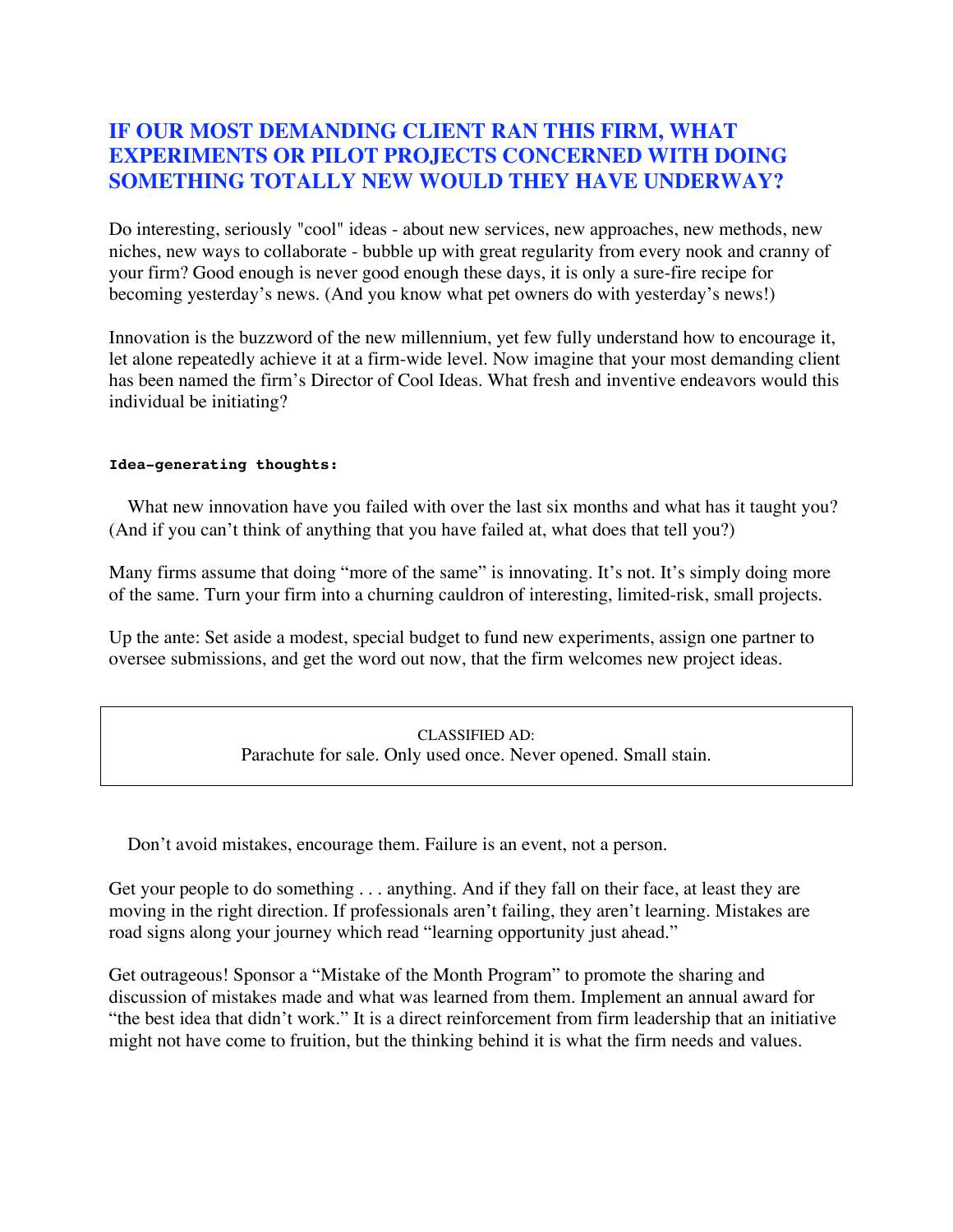# "Procrastination is the graveyard of broken dreams."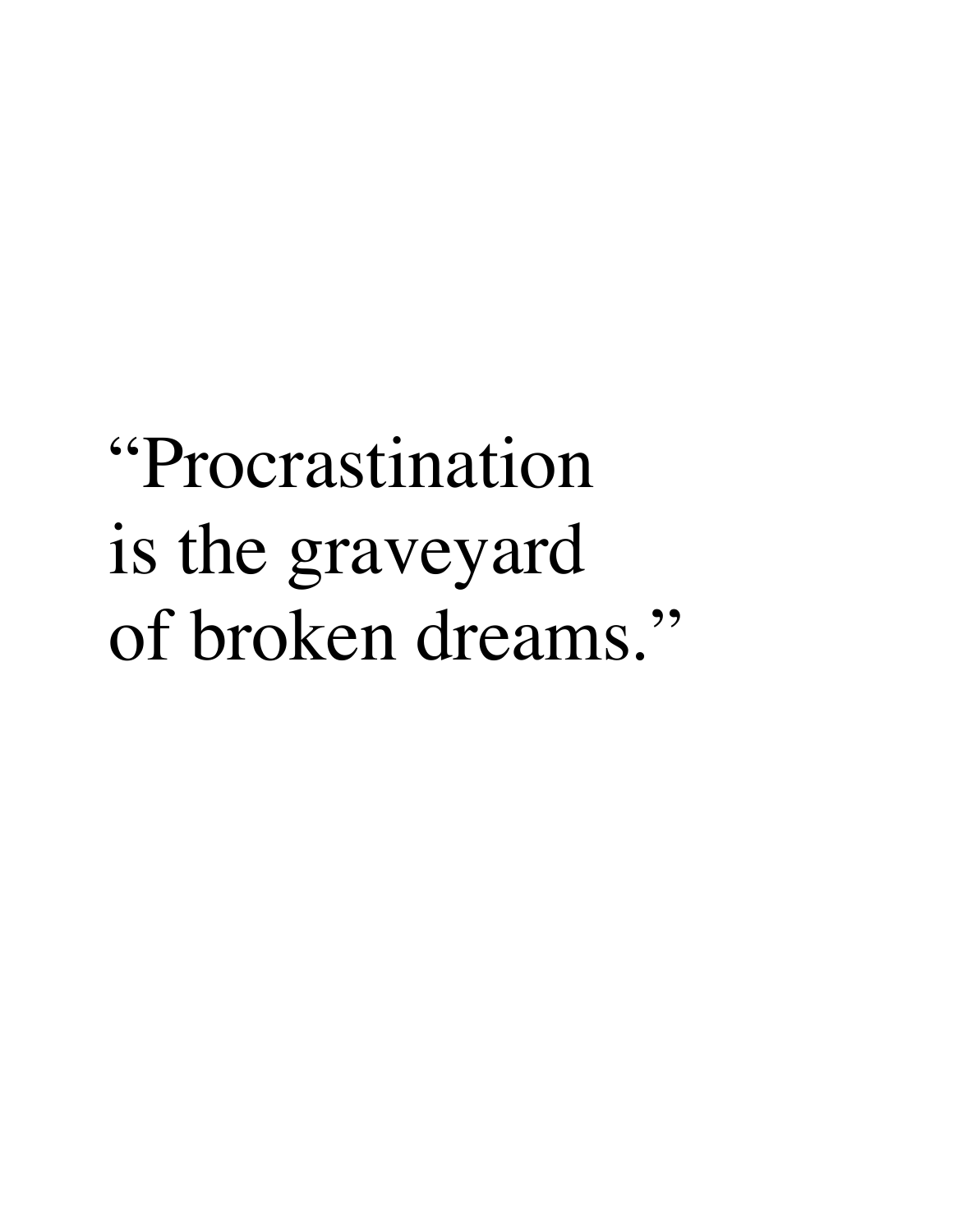## **WHAT ARE THE KEY REASONS WHY OUR GREAT IDEAS FALL APART DURING IMPLEMENTATION?**

We all make good faith efforts each January  $1<sup>st</sup>$  to begin our New Year with a clean slate and a desire to move from our current circumstances to a place where we will be more productive, fulfilled, and happier. Most of us have a hundred and one reasons why we have postponed taking any real action. We don't know where to start . . . we don't have enough time . . . we're not sure what specific actions would provide the best results . . . and so forth. The reality is, that if we transferred a bit of the energy we consume in rationalizing our excuses, we could be well along the path to realizing results. If only we could get organized to start on the doing. The gap between knowing and doing is where great ideas are made or lost. The team with the best talent is soon eclipsed by the team with the best implementation. Whatever today's date, become a zealot for getting stuff implemented.

#### **Idea-generating thoughts:**

 Think and act like an entrepreneur. The curse of the professional mindset is wanting to make sure that we get it just exactly right. We deliberately consider every alternative, review every possibility, and study every option until we slowly bled to death for lack of action.

Propose a novel concept to any average group of professionals and what are you likely to hear? Within a nano-second – thirteen reasons what that isn't going to work. Meanwhile that highly successful entrepreneur (that we all admire and seek to serve) when presented with a new idea, asks himself three questions: "How do I make this work?" "What's the worst that could happen if this doesn't work?" and "Where is my back door if the worst thing that could happen, actually happens?" You need to think like this or you're just kidding yourself about implementation.

 Take small steps. Experience confirms that changing one small thing by itself doesn't make for significant progress. No one ingredient, no matter how tasty will result in an Epicurean delight, but if you purposefully and cumulatively add numerous small ingredients, over time, you will be amazed by the impact. Does every project include a clear step-by-step implementation plan?

 Challenge the known and embrace the unknown. There is a time in each of our lives when we know enough to be smart, but we don't know enough to be scared. What do you see coming in the future that will change the way your firm practices? What do you and your team plan to do to prepare for those potential events so that you are ready well before they occur?

Share the burden and make others conscious co-conspirators. Set up a task force within your firm charged with helping you monitor the emerging developments affecting the profession. Have your group monitor various industry and professional publications - internationally, clip articles of relevance, note ideas they've heard, collect competitive firm literature, assemble it under appropriate headings, meet for a monthly luncheon, and present you with a one page summary of the most important and interesting developments.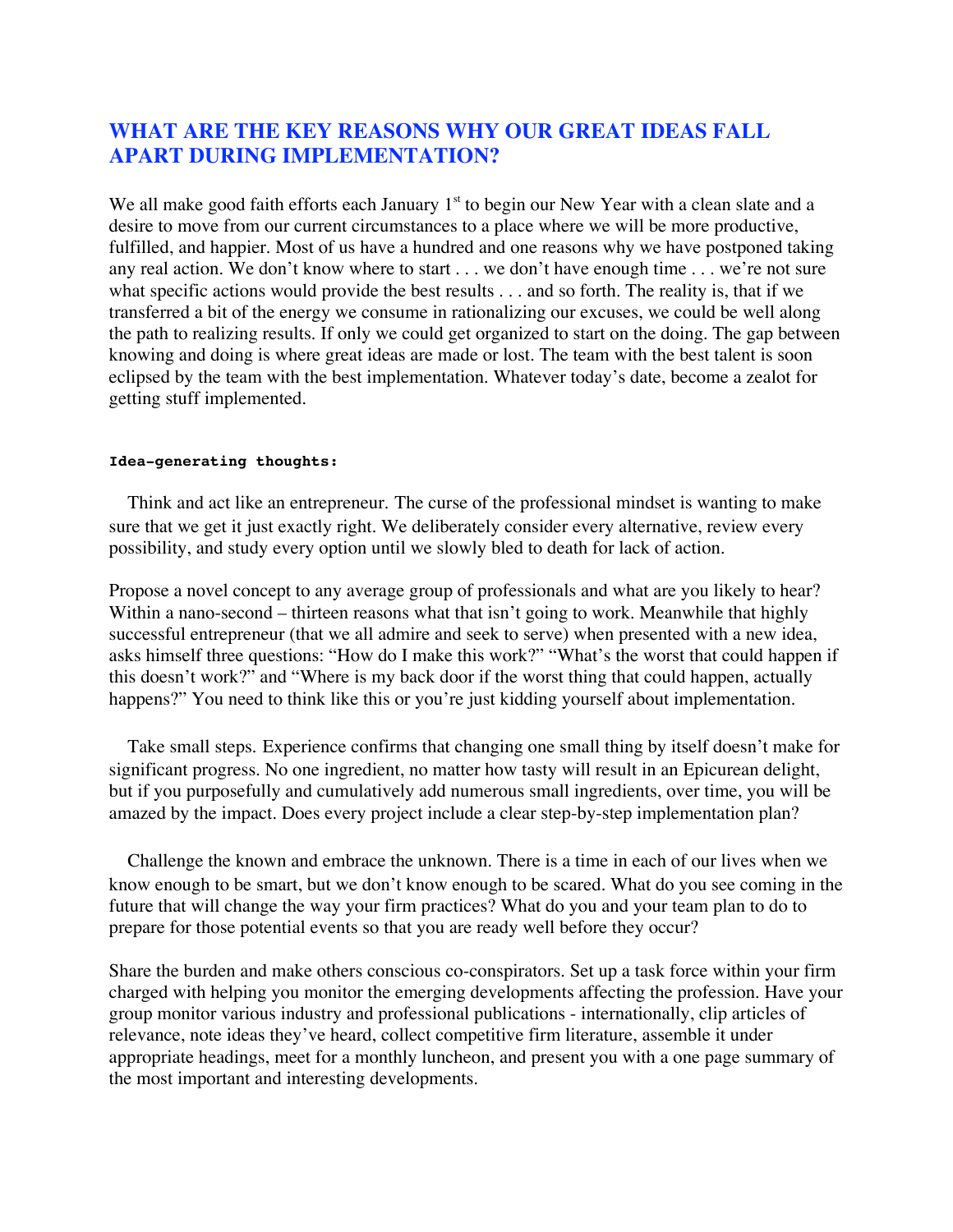Rotate participation on this task force such that everyone gets the opportunity over time to climb into the crow's nest, peer off into the swirling mists, and attempt to discern what future events will have the greatest impact on your firm. There is a lot of change coming. If we think about it, introducing change and getting projects implemented gets considerably easier when there are a number of partners who have, together, identified the reasoning behind doing things differently.

"Momentum" is the Chief Change Agent's (CCA) best friend. Every leader faces the challenge associated with creating and then sustaining change. Momentum is one of the key factors that separates winning initiatives from those that fall by the wayside. Often, it is the only difference.

Interesting to note: in the average basketball game, when the opposing team scores a lot of unanswered points and starts to develop too much momentum, a good coach will call a time-out. The coach knows that if the other team's momentum gets too strong, his team is likely to lose.

So as a leader, you can't afford to let down your guard or turn your attention to other matters once a project is launched. You can't delegate (or abdicate) an important initiative. Your hand must ALWAYS be (and be seen to be) on the throttle. When there is momentum within a firm for accomplishing something important, professionals are motivated to perform at ever higher levels. Lose that momentum . . . and it looks like just another passing fad (anybody remember TQM) . . . that inevitably undermines your next attempts.

 Every new undertaking looks like a failure in the middle. Understanding this principle can make a huge difference. Predictable problems arise in the middle of every attempt to do something new, whether launching a new service offering, opening an international office, altering the partners' compensation plan, instituting a small merger, or installing new technology. The more different it is from what's been done before, the more problems emerge. Give up at the first sign of trouble, and by definition the effort (and you?) is a loser.

A little known fact is that the Apollo moon missions were on course less than 1 percent of the time. The mission was comprised of almost constant midcourse corrections. That's also true of most new endeavors.

In the "middle," you can overspend both time and money because forecasts are always overly optimistic. You should expect to have the unexpected pop up that no one knew was there. After all, no one has been down this path before. Momentum slows down due to fatigue - everyone likes the promise of beginnings, but middles are hard work. Or professional turnover in the middle of the endeavor means that valuable knowledge is lost, and the implementation team starts stumbling. And the middle is when the critics attack. Opponents start to notice and offer favorable comments about the project only when it looks like it might be a winner.

The lesson is clear: Success belongs to those who persevere. To convert imagination into useful results, leaders need patience, flexibility, and persistence. Leaders have the enduring task of inspiring and motivating people to put aside any small differences in the interest of larger causes.

That's not a fad; it's a permanent job description.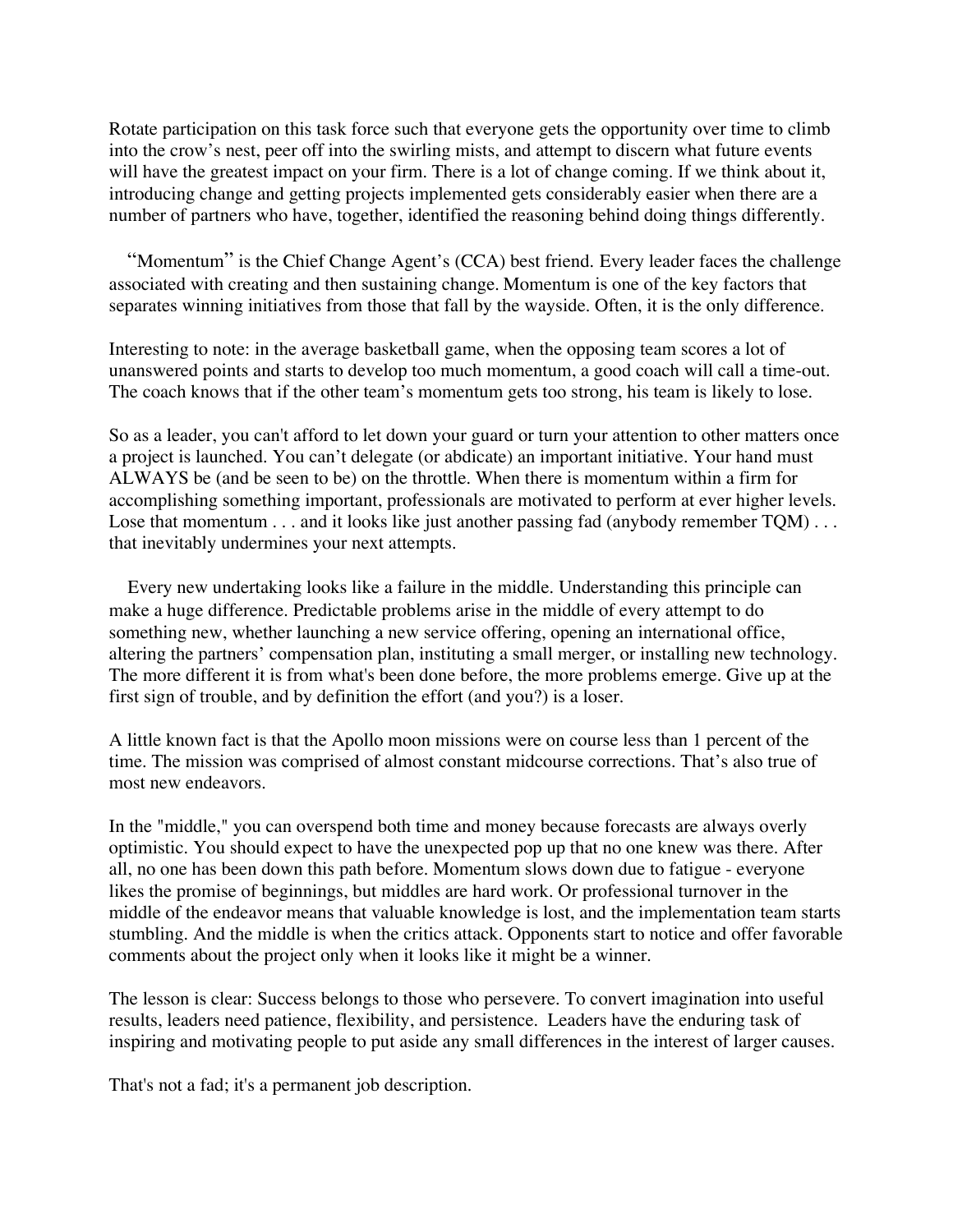### **IF OUR FIRM (PRACTICE GROUP) WERE AN ORGANIZED RELIGION, WHAT WOULD OUR BELIEFS BE AND WHAT WOULD CONSTITUTE HAVING COMMITTED A SIN?**

Every championship team, in every endeavor, shares a surprisingly similar characteristic with every organized religion. Both groups have attained their exalted status largely by having some hard and fast, non-negotiable rules that everyone HAS AGREED to abide by. (Kudo's to David Maister for first bringing this one to our attention.)

### **Idea-generating thoughts:**

 First things first: At your next Executive Committee (or practice group) meeting start your agenda by reviewing your working practices. Ask of everyone:

- How well are we working together?
- What prevents us from being even more effective?
- What might we do to increase our effectiveness?

Notice that these three questions are all concerned with action.

 Have your partners commit to writing and agree upon a set of sensible beliefs for how your championship team will work together.

Here are a few examples to stimulate your thinking:

• Make practice group meetings a priority . . . unless there is a client emergency, everyone is expected to attend . . . and attend on time. (What's your alternative?)

• Take responsibility for calling a time-out; every group member should do so when he or she notices dysfunctional behavior.

• Receive negative feedback non-defensively. The word "criticism" in Chinese, means "medicine for the ears."

• Conclude every meeting by determining the action items necessary to implement – everyone needs to participate and take ownership for action items. (If not now – when?)

• Honor commitments; if you say you will do something, do it. If you have committed to do something and a problem arises that will prevent you from following through, let us all know . . . in advance.

• Maintain confidentiality – the practice group's dysfunctional processes are the team's business – and no bad-mouthing members outside of the group.

And how, specifically, will we deal with sinners?

In the best groups, members have even agreed to what constitutes an infraction to the agreed rules and what sanctions will be imposed. Late for the meeting, you get to take the minutes. Negate on fulfilling your commitment to complete a project on time and you pay a monetary fine. There is always a need for some form of repentance that goes with offending rules. (Okay, this applies only if you truly want to have, and be a member of, a championship team).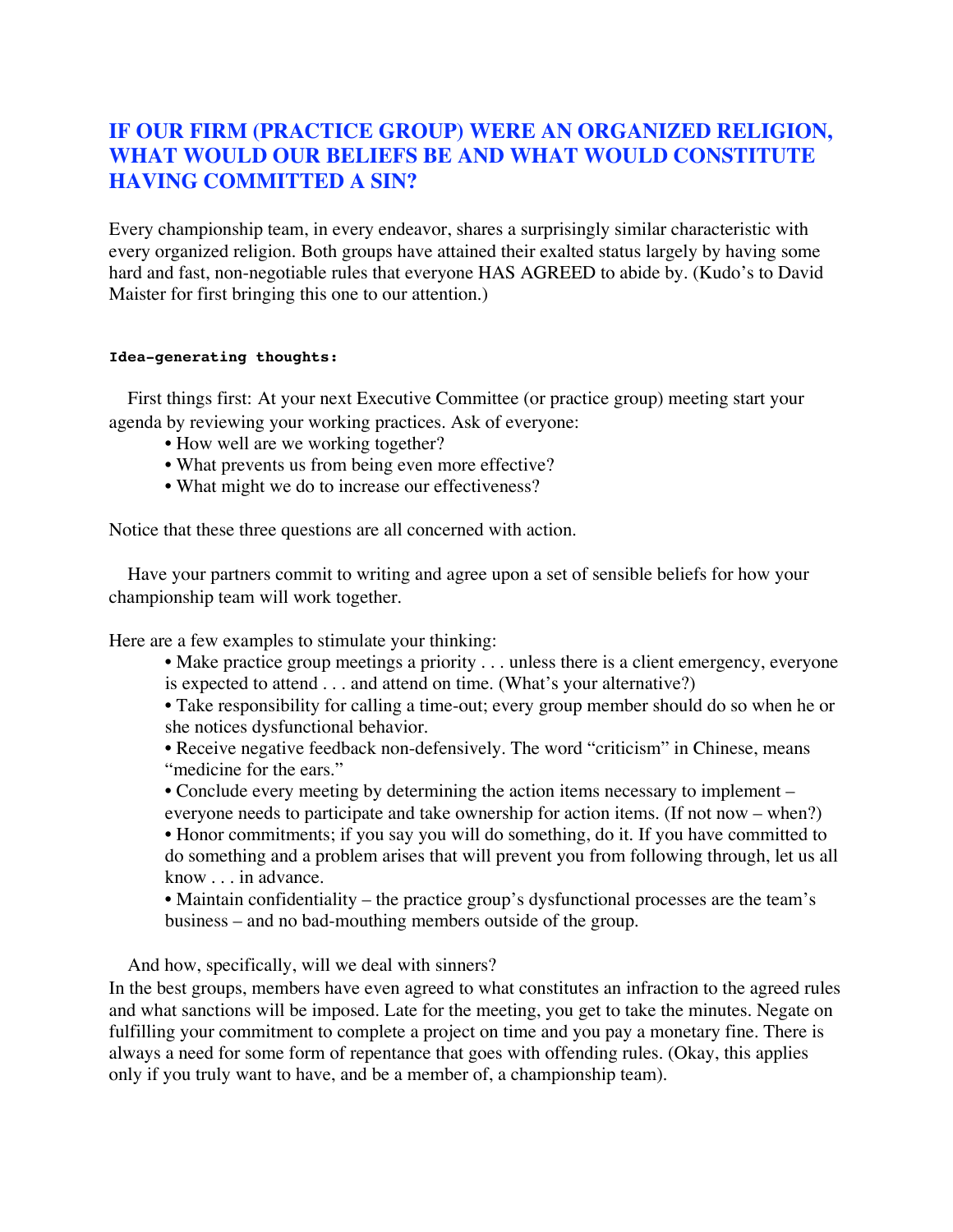# "Involve everyone in brainstorming solutions, not blamestorming reasons."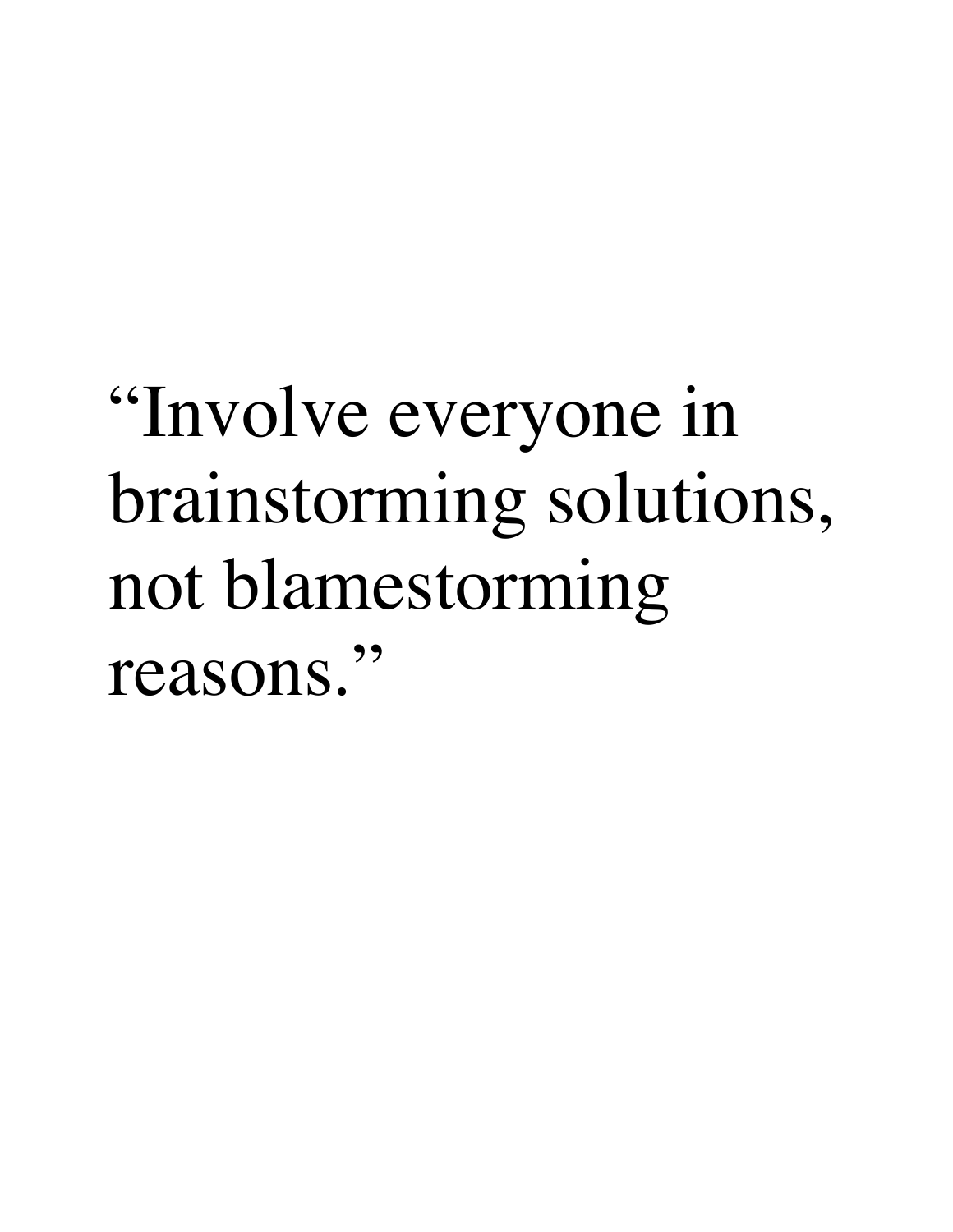# **WHAT DO OUR PROFESSIONALS AND SUPPORT STAFF GRUMBLE THE MOST ABOUT OVER LUNCH?**

If you want to find out what bugs people, bug the lunchroom. Too many firms operate as though they had their own in-house Dr. Kevorkian attending to morale. It is hard to have a client-focused firm when those dealing with clients are hemmed in by rules, lack control, or feel abused by some senior partner above them. Hey . . . would you want your son or daughter to work in your firm?

### **Idea-generating thoughts:**

 The Support Staff's (subconscious) 'Golden Rule' for Client Service: "Do unto clients as partners have just done unto you."

We have never seen a firm with unhappy staff and delighted clients. How can it be, that in this age of information some are surprised to learn that there is a direct correlation between how we treat support staff and how they in turn deal with our valued clients? The evidence is painfully clear. Treat your people in a demeaning way and you will absolutely be guaranteed of that same treatment being extended to clients.

In one firm, the staff morale was so deplorable that the way in which staff chose to retaliate was to accidentally lose that important incoming fax expected from a key client.

Hence: Make evaluations by non-partners an additional component of all partners' performance appraisals.

 Organize a Saturday morning "Retreat" for support staff only. Do a survey of staff opinions and solicit their ideas for improvement. (Why not?) They will be far more constructive than you might have feared. They want you to win.

Have them explore all of the impediments that provide blockage to them doing their very best, together with the creative and practical ideas that they may have for removing those same impediments. Help your support staff take action on those ideas.

 Ask each partner in your group to identify the most significant obstacles to their enhancing their individual performance.

Ask: What currently prevents us from doing those things that we know we should do? (listening to our clients, collaborating with other partners, making decisions quickly, holding people accountable for results). Create your master list and work with your group to develop action plans to eliminate these obstacles. And by all means encourage your non-partners and support staff to do the same. They have all made a significant contribution by pinpointing ways that can add value and positively affect the group's effectiveness. If unattended, obstacles cause you to lose your edge (nice word) . . . can mediocrity be far behind?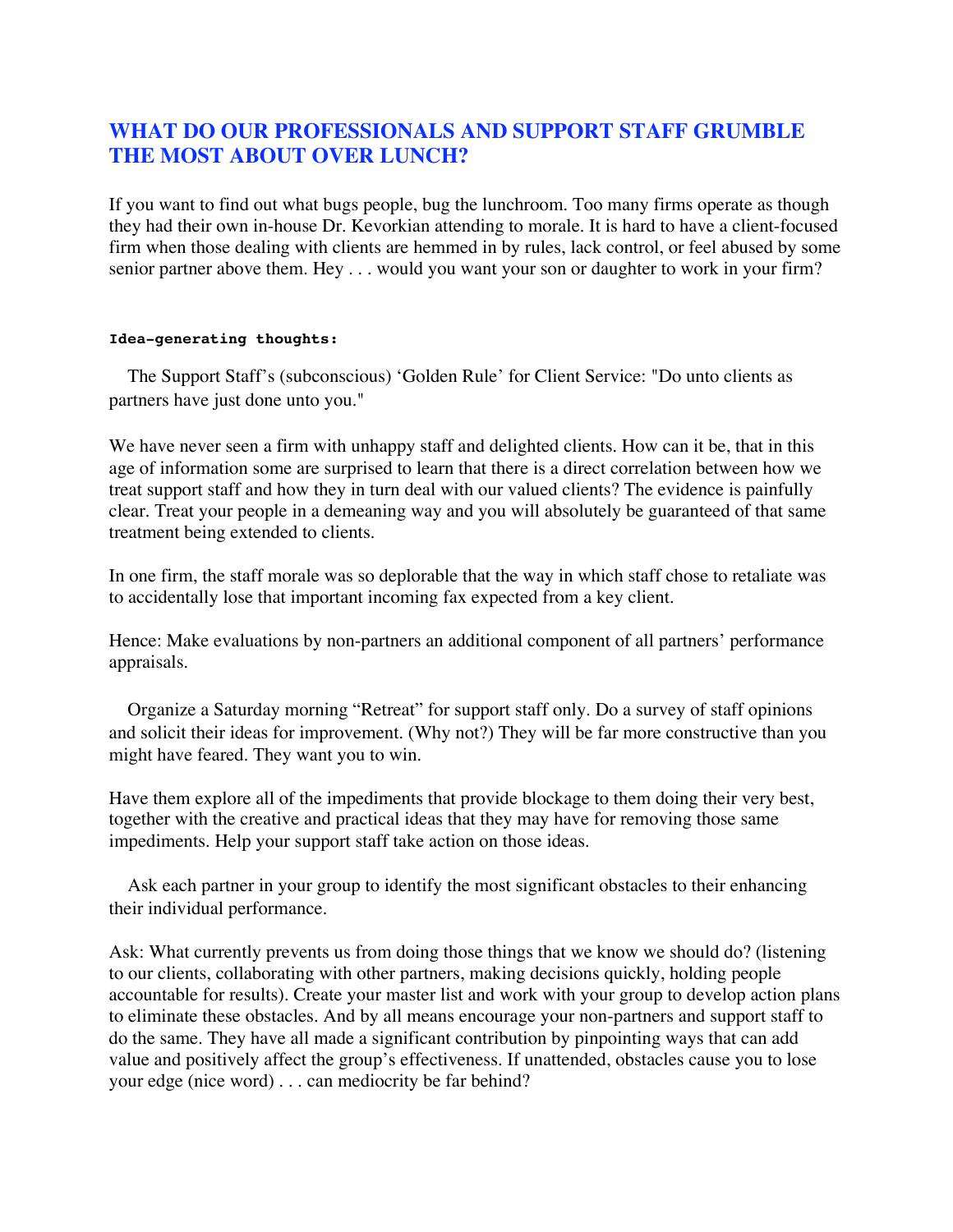# "Only the mediocre are always at their best"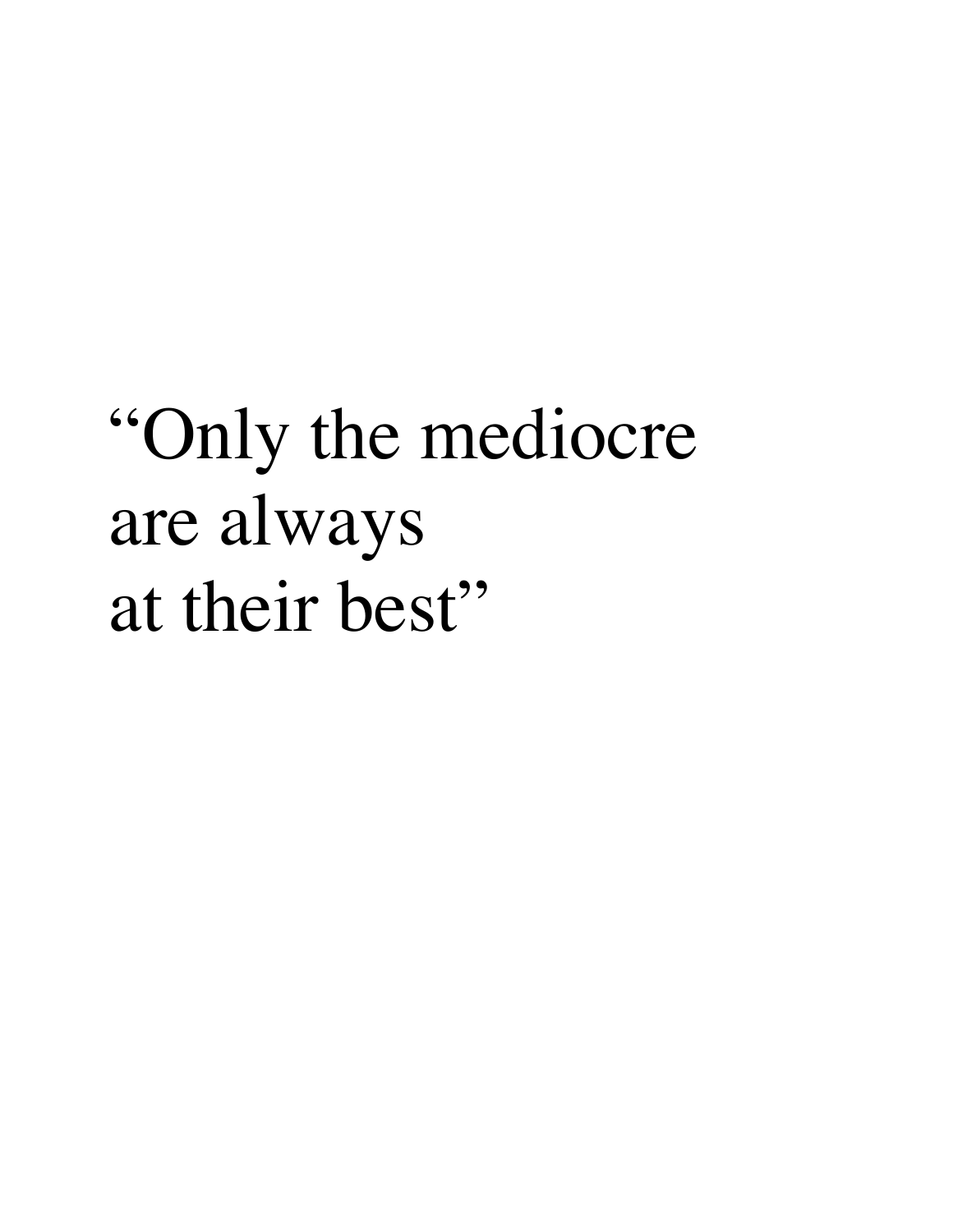### **WHAT BENEFIT SHOULD ACCEPTING ANY NEW CLIENT TRANSACTION CONVEY, OTHER THAN MORE REVENUE?**

It is NOT how effective you are at attracting clients that defines the culture of your firm - rather it is how discriminating you are in accepting clients that bests exemplify the kind of firm you want to be known as. Too many firms shoot at anything that moves and skin anything that stumbles into their traps. Hats off to those who discriminate over which clients they really want.

#### **Idea-generating thoughts:**

 In the best professional firms, every new client project is put before a special "screening" to decide:

• whether the firm has the ability to do it.

(Can we provide value equal to or greater than the fee we would charge?)

• whether the job presents a sufficient challenge.

(Will this be an intellectual exciting transaction ?)

• whether the client represents a suitable degree of prestige.

(Would we be proud to say publicly that we represent this client?)

• whether the assignment offers any opportunity to build professional skills, knowledge and experience.

(Will we learn something new by working on this engagement?)

- whether the assignment would allow us to achieve a level of realization consistent with the firm's goals.
- (Is there potential for obtaining a "premium" or results based fee for our work?) • whether the firm's professionals would enjoy the relationship and hence could serve this client with enthusiasm.
	- (Are these the kind of people we actually would enjoy working with?)
- whether the prospect is conveniently located such that our people would not spend too much time away from home with no offsetting advantages.
	- (Is there a danger of burning-out some of our best people on this one?)
- whether the project provides anything beyond just additional income.

(What other merits does this client project provide?)

Think about it . . . Having a screening process is one of those wonderful systems that forces partners to think . . . and carefully consider each client and project before they accept it.

 What portion of your business are you abandoning on a regular basis? All business is not good business. Make hard decisions about those clients who are beneath your growing fee structure and no longer profitable; no longer provide a professional challenge or are too difficult to satisfy; are unable to provide the kind of references you want; or have become a problem by virtue of their payment habits or discount requirements. Concentrating upon providing outstanding service to clients who are inferior, difficult, and unprofitable is not exactly the recipe for generating excitement or loyalty among your existing professionals or the way to attract new talent to your firm. Fire your worst clients . . . or your best talent may eventually fire you**!**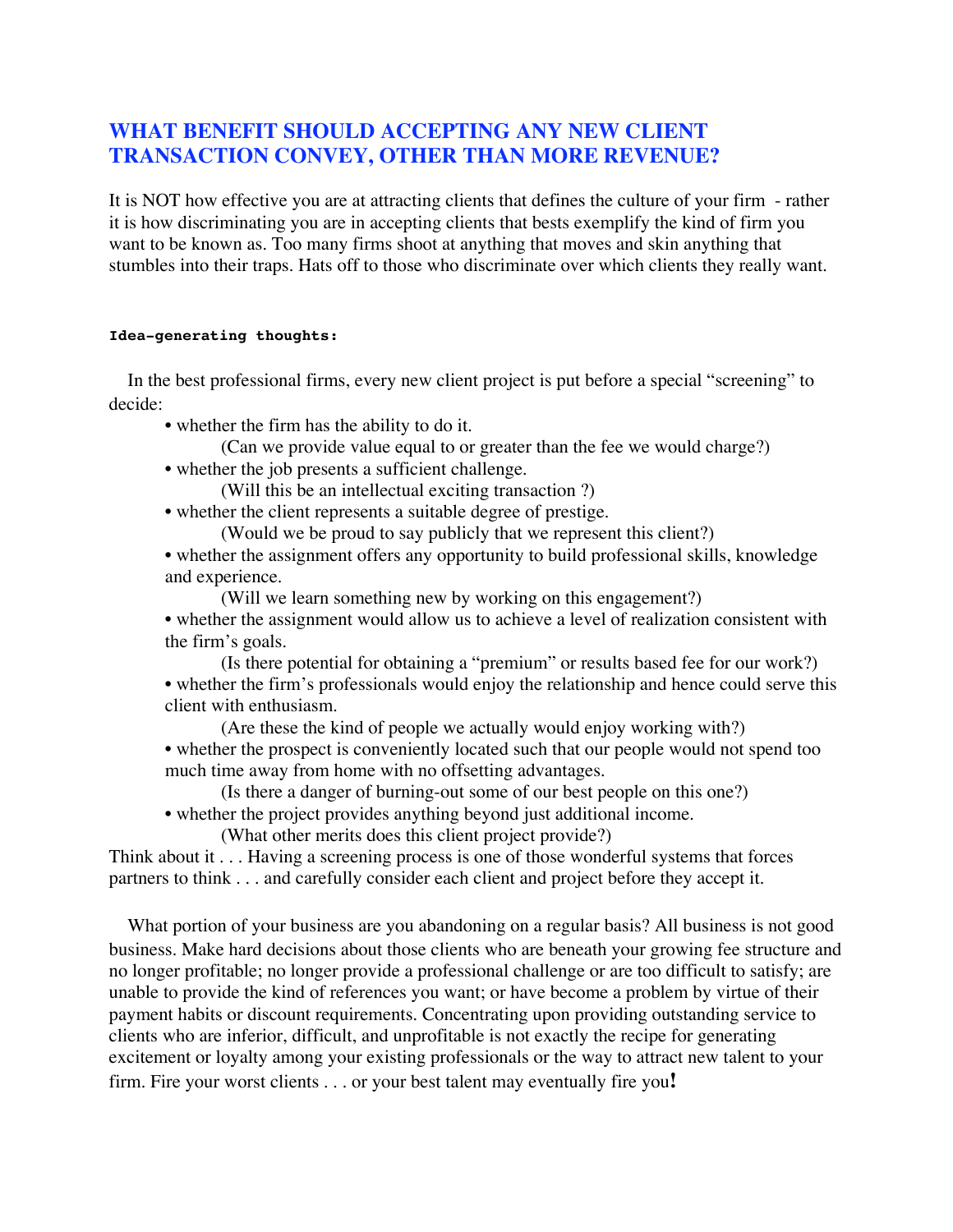"The only true professional career security is in being more valuable to clients tomorrow, than you were yesterday."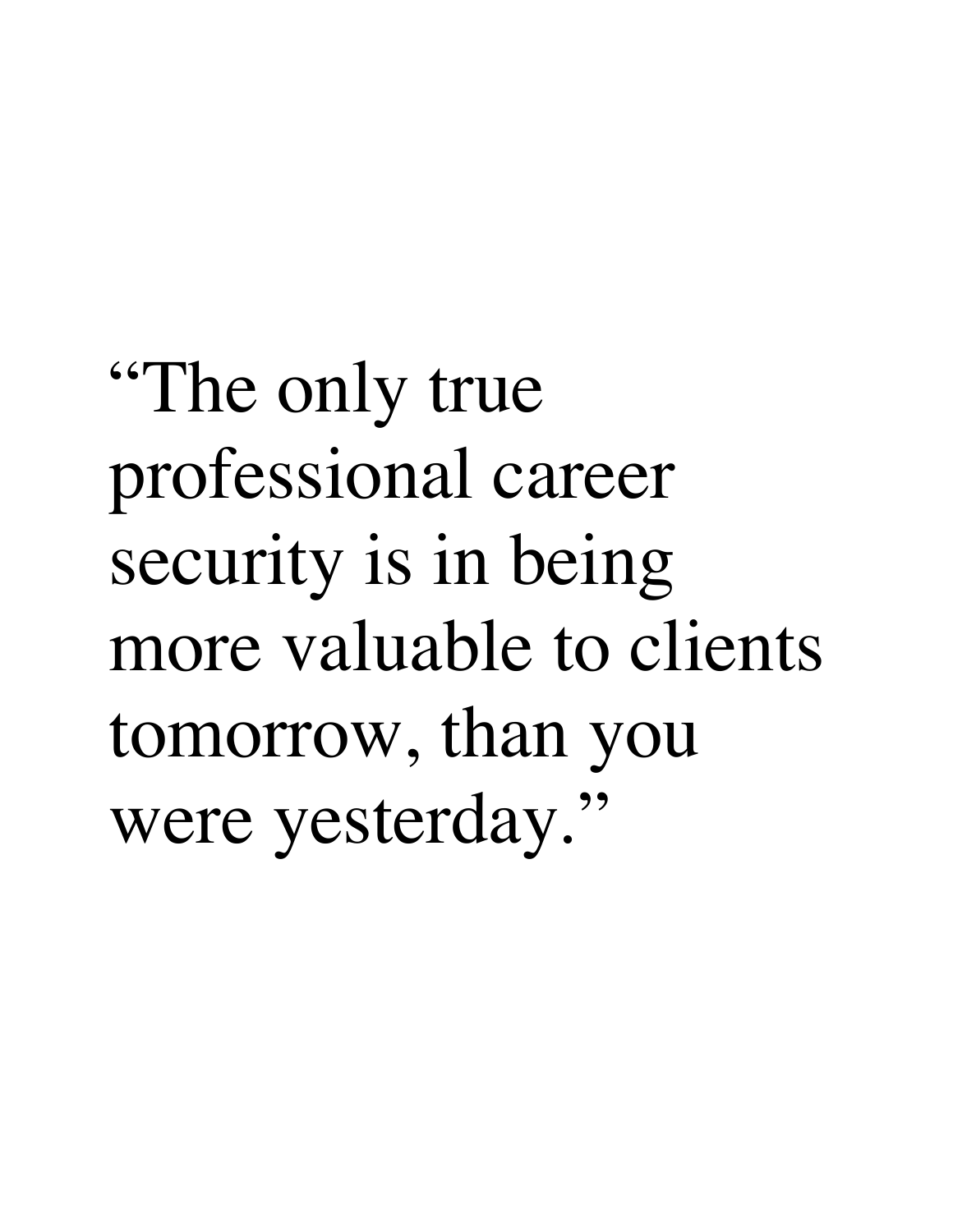# **WHAT TOP THREE BUSINESS ISSUES ARE KEEPING OUR BEST CLIENTS AWAKE AT NIGHTS?**

This question can go along way to help partners understand how incongruous they might be with the concerns of their clients and what they might need to do to become more relevant and more valuable to clients.

### **Idea-generating thoughts:**

 Have each partner (in your practice group) take a blank sheet of paper and list their largest and most important clients. Include as well: those (smaller) clients who represent fast-growing companies, or companies in emerging industries, that currently have or might soon present some form of significant business transactions.

Let's have each partner note next to each company on their lists, "the top three issues that are keeping executives in that company awake at nights" as best they can identify and articulate them. If your partners have trouble with this . . . and far too many will . . . is it any wonder that we hear clients say (real world comment): "I don't think they realize how their advice is disconnected from our business."

Now have each partner identify the various available sources of information that can be accessed to either obtain the required information or verify their identified assumptions.

- Read the client's annual reports and publications
- Peruse industry magazines and literature
- Review conference or trade meeting agendas
- Meet with and ask the client directly

Become your firm's High Priest (or Priestess) for curing client insomnia. Put in serious time on this. Care to guess how well the competitor, you respect the most, might score with this exercise?

 As budgetary limitations can always be a sensitive issue with clients . . . explore with your partners what ideas everyone might offer for how you can improve your overall efficiency in handling your kinds of transactions and get client assignments accomplished at a lower cost.

Encourage everyone to ask "why" questions. Why are we doing things this way on a client's transaction? Why are we doing this at all? Would the client gladly pay us to be doing what we are doing? Would our clients prefer that we automate it, delegate it, outsource it, or eliminate it entirely?

Set an extraordinary goal to find the means to reduce your costs of conducting a specific project by 20 percent. See what your group can deliver. What we deliver today will not be enough for clients tomorrow, and what we charge today will be too much tomorrow. Guaranteed!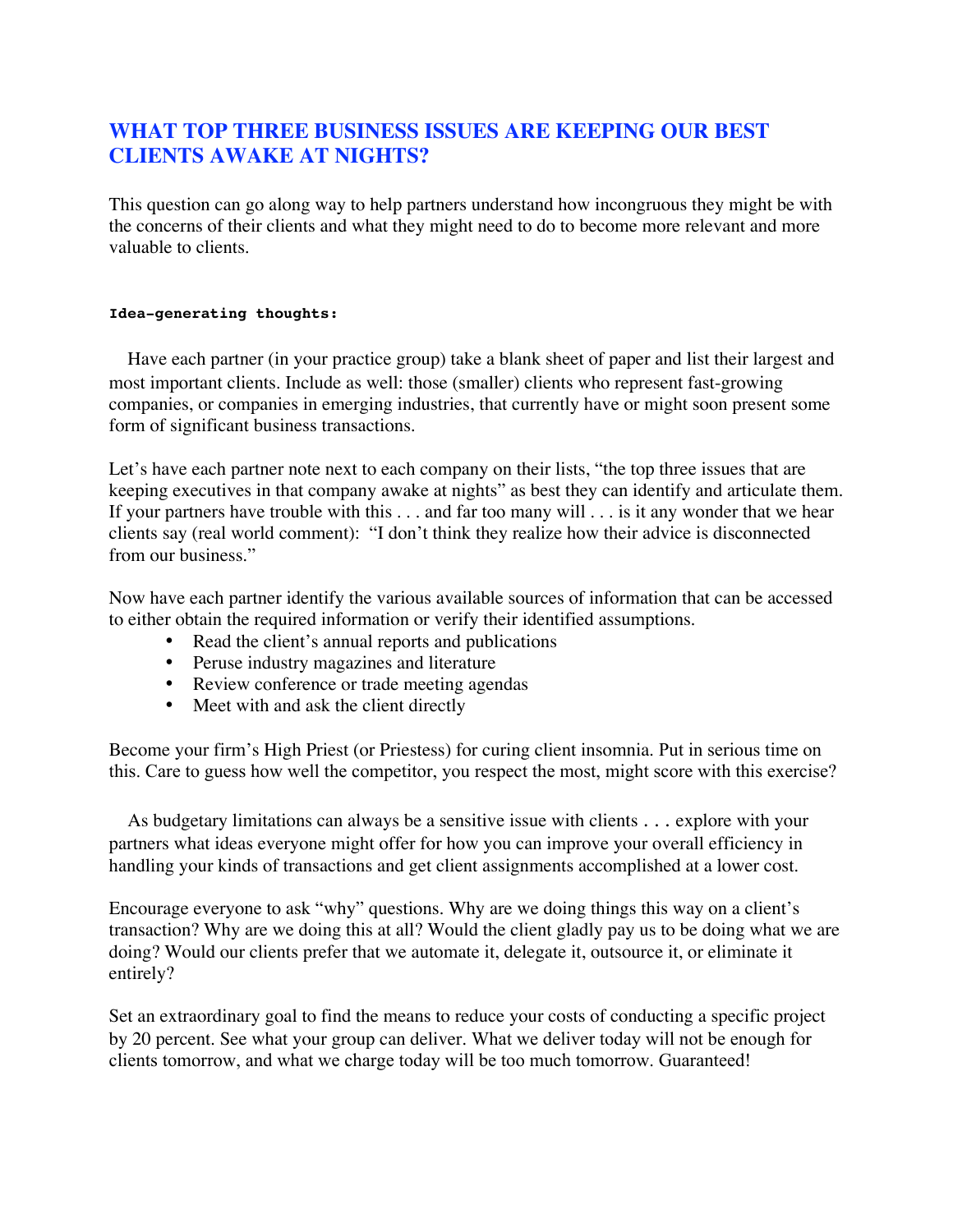# **WHAT STUPID THINGS DO WE DO THAT IRITATES CLIENTS AND SHOULD BE KEEPING US AWAKE AT NIGHTS?**

Most of us have finally caught on to the merits of measuring client satisfaction. What remains to be determined is whether we are asking the right questions. Be persistent in asking your clients how to serve them better. Try this question with a client: "Help us by identifying the really stupid things that you see us (as a firm or practice group) doing?" And quit fooling yourself by only looking to hear from the "good news bears."

#### **Idea-generating thoughts:**

 Get slightly devious. Get someone to pose as a potential client, as someone who is considering using your firm's services, and call a client that has just had some important matter completed by your professionals to get their candid reaction as to whether they would "enthusiastically" recommend your firm's services. Scarry???

Become a fervent devotee for surprising clients, not just satisfying them.

Can you find one example this week of someone in your firm actually doing something that caused a client to be PLEASANTLY surprised? If not, that sound you're probably hearing is your competitor's glee.

 Have you measured your client's perceptions regarding whether they believe that your service has improved or deteriorated over the past year? Why not?

 Have you determined how loyal your existing clients are? Find out what it would take - what a competitor would have to do - to have your important client lured away from you. Most clients are brutally honest about telling you what it is that would pull them away. Try getting a group of your most critical clients together in a focus group and ask of them the really tough questions. Not tough for them to answer, but the tough questions for you to hear their responses to. Questions like: "Tell us how our work and our relationship could be structured in the future so that we might be of the greatest value and help to your company?"

Being satisfied is important, but what follows from that is the extent to which your existing client is planning to use your services over the coming year. Ask: "What would we have to do to be your preferred provider for all of your transactions?"

Do what they say. Don't accept "You're O.K." as an answer. Keep asking. Don't stop until at least 80 percent of your clients are willing to provide you with a written testimonial, and at least 50 percent of your new clients come from unsolicited referrals from your existing clients. If you are not getting consistently great word-of-mouth from your existing clients – you are definitely NOT ready to start marketing to new clients.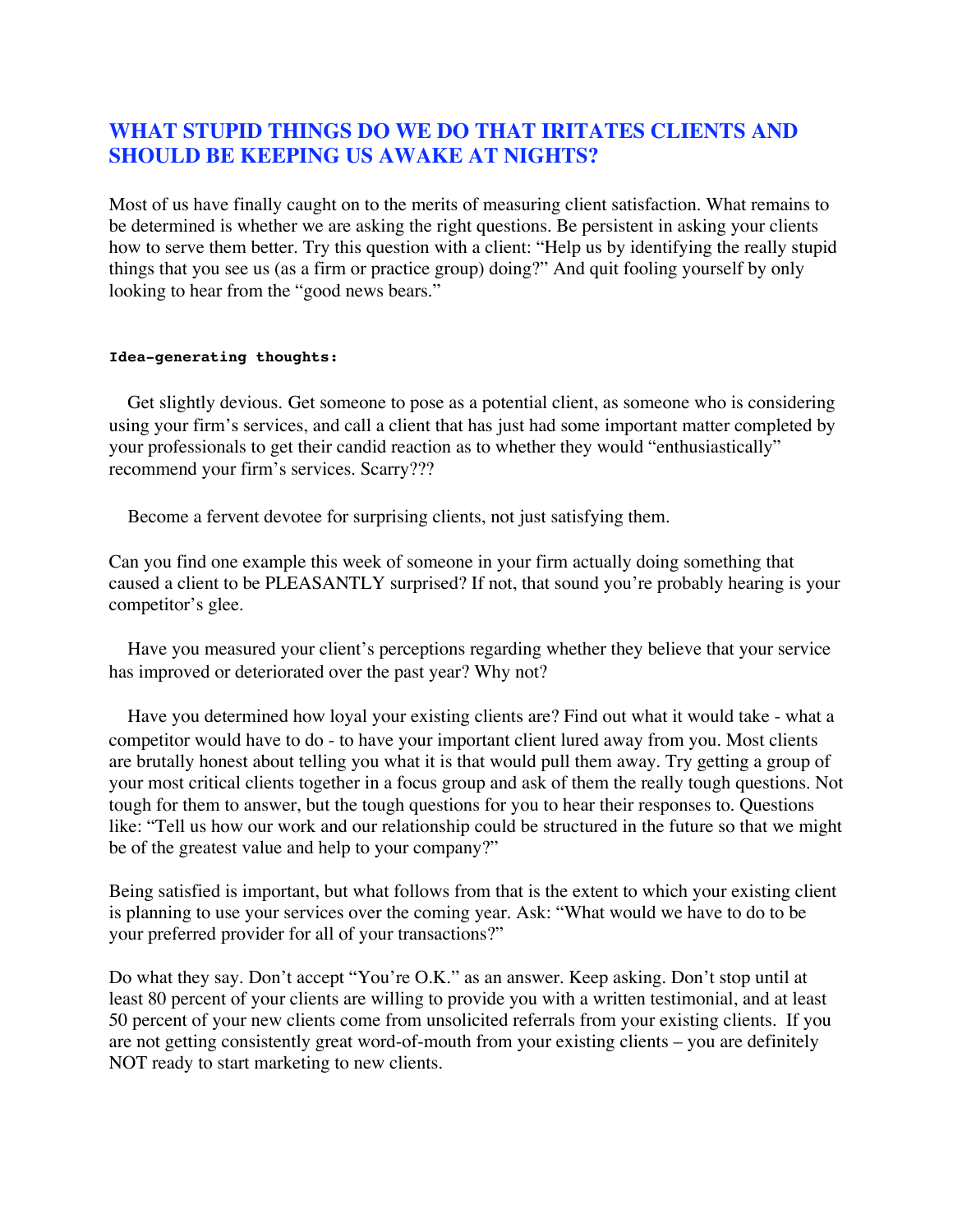So you say you believe in the importance of referrals.

Professionals just naturally assume that everyone knows that they would welcome new business and that their existing clients will refer to them whenever possible. Unfortunately like many assumptions, this one is grossly unfounded.

A survey of professionals found that 90% did not maintain an active list of referral sources and 62% did not (in any way) thank those who referred clients to them. What have you done lately to thank those that are a major source for much of this new business that is directed to your firm?

Schedule an annual Referral Appreciation Dinner for all of the clients and others who have sent your firm a referral over the past year. Host it at a wonderful restaurant and take a moment during the event to pay tribute to and thank everyone for the confidence they have shown in the firm and for being a special member of your support group. Amazing coincidence . . . you will likely find that referrals increase for a period of time following your dinner.

If you don't have some kind of managed, formal program for thanking your referral sources, choose the reason why:

- I never thought of it.
- I'm a lazy bozo.
- We already get too many referrals.

 Conduct a thorough third-party audit, each quarter, of any lost clients and of prospects who have never considered your services.

Do we even know when a client leaves . . . or do they just fade from sight as they quietly quit sending work? Develop measurements that track which clients are decreasing the amount of work they are sending the firm - and find out why.

Concurrently, do you know why certain prospective clients have never considered you? Do you care? Amazing insights can be obtained if you simply ask.

 Make sure your firm's "notices", "alerts", and "newsletters" are perceived to be of value to clients or start to provide clients with real value by dispensing with them.

Stiff test: Would any client or prospect actually subscribe and pay some token amount to receive one of your newsletters? If you don't think they would, then what does that say about the value you attach to the newsletter's contents?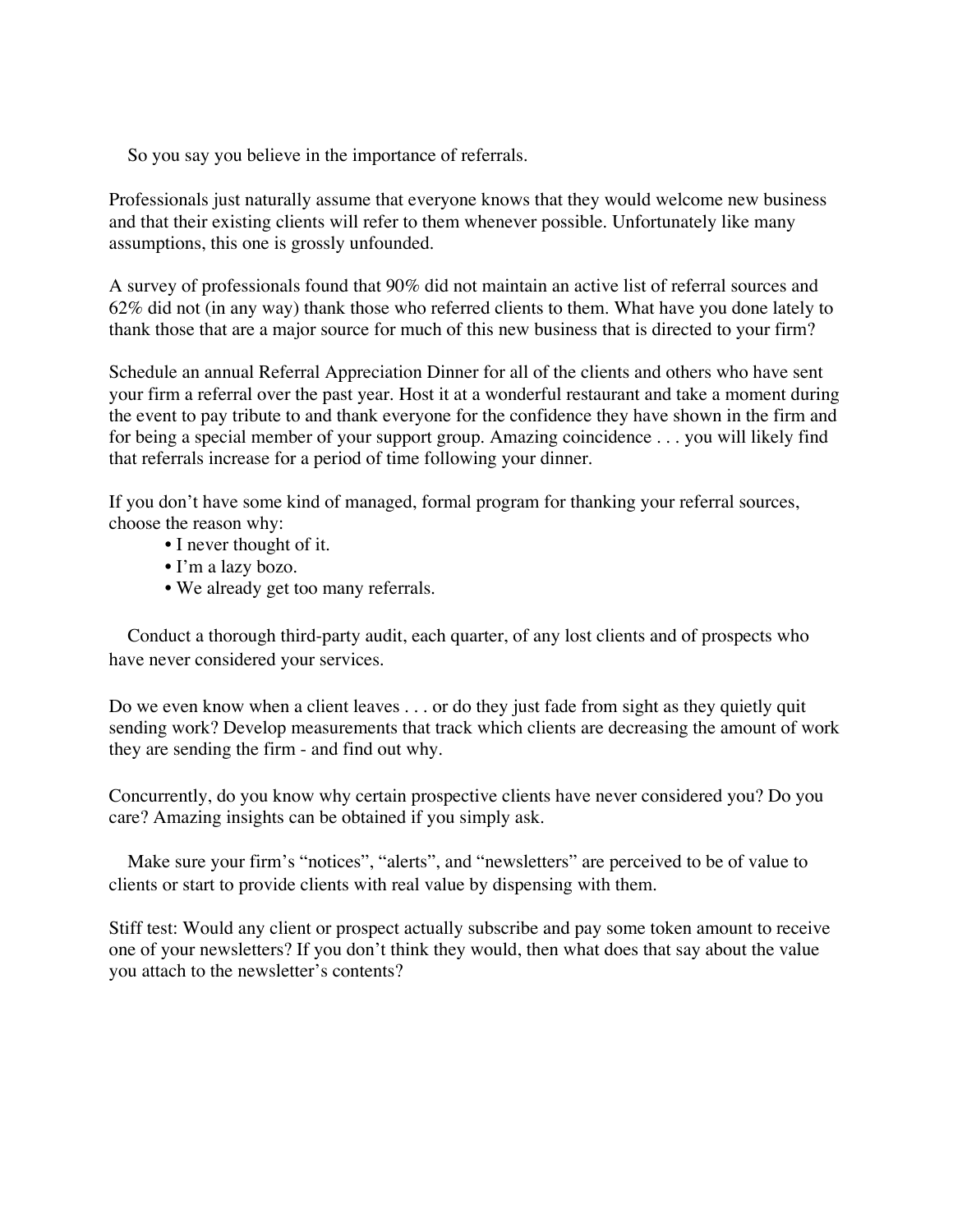Study every point at which your firm makes contact with your existing or prospective clients.

You will find only a few contact points . . . your receptionist, your office, your business card, your public appearance. Just a few points of contact - the critical moments that decide whether or not you get the business.

What are you doing to make phenomenal impressions at every point? Study each point of contact. Then improve each one - dramatically.

There's been a lot of discussion about training support staff in important client relations skills. One large regional accounting firm is meeting this challenge head-on.

Arriving at this firm for a meeting, you are greeted by a very professionally dressed woman in her late 50s who helps you with your coat and makes small talk as she walks you to the conference room where the meeting is to be held. This woman's job is fairly comprehensive. It's her duty to greet clients and guests and to monitor incoming staff calls when appropriate (they need to answer the phone within a certain time frame and to use certain rules of etiquette. In addition, she has the authority to change voice mail greetings (gone are "Yo, I'm here but not answering my phone), and has general authority to make sure that a person calling or visiting this firm has a pleasant experience.

Her official title: "Director of First Impressions"!

Phone the average firm and ask the receptionist the name of the managing partner and it's fascinating to see what response you get! Tomorrow morning, have someone phone your office to find out.

Now have someone briefed to call your firm and try to get some specific substantive information from the receptionist or support staff about your various service offerings. Monitor how many times you get put on hold or have your call transferred. Make a note of the answers you receive. Would you do business with your firm?

Finally, have someone call your firm and use some ruse to try and gain sensitive information. For example, pose as a reporter doing a story on practice groups in different firms and ask questions about the firm's operations, billing rates, prominent clients, and profitability. Or, identify yourself as a head-hunter and see what kind of information you can get. How much information that you would consider "confidential" was actually given out?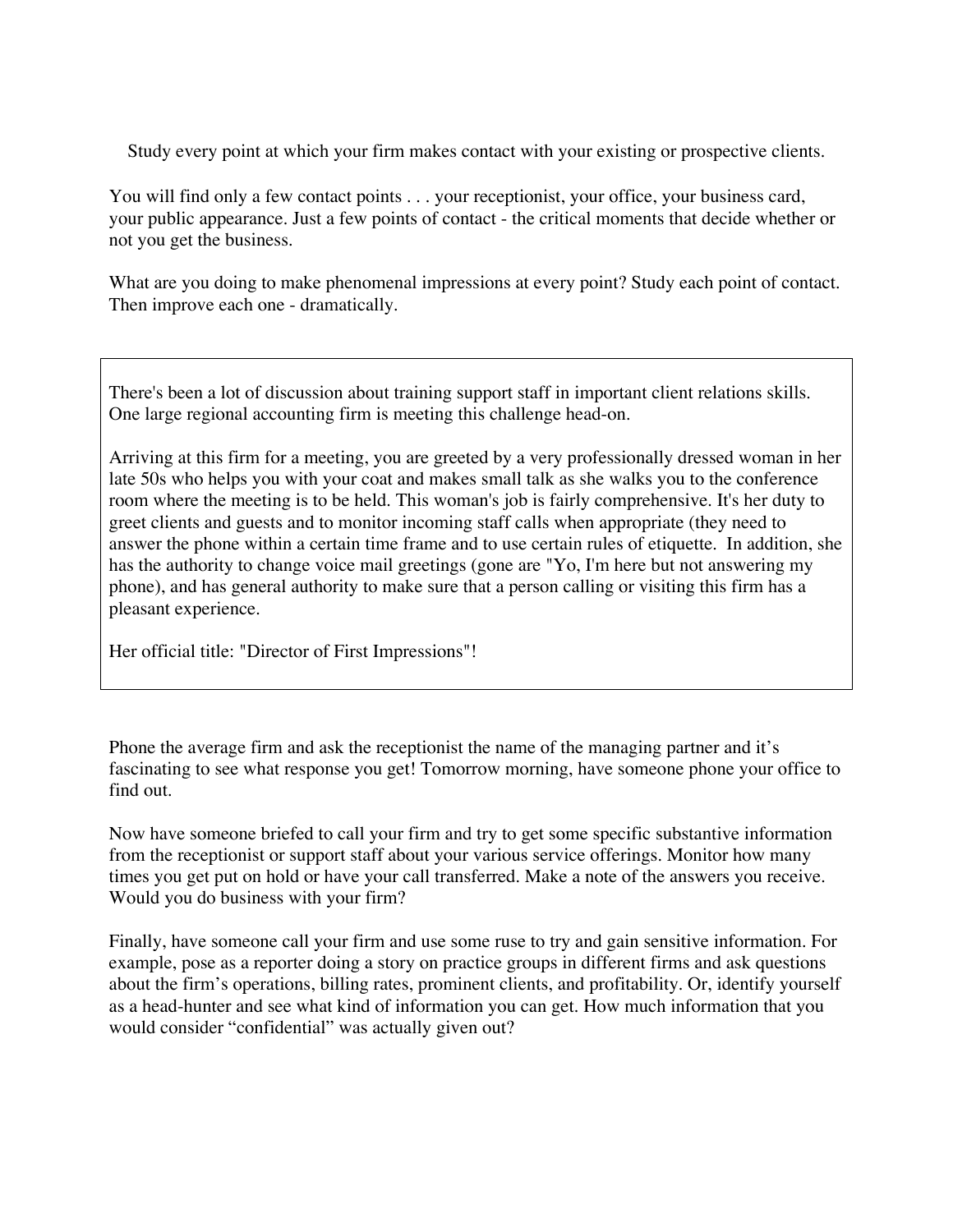"Today's talented free-agents have few loyalties and even fewer regrets."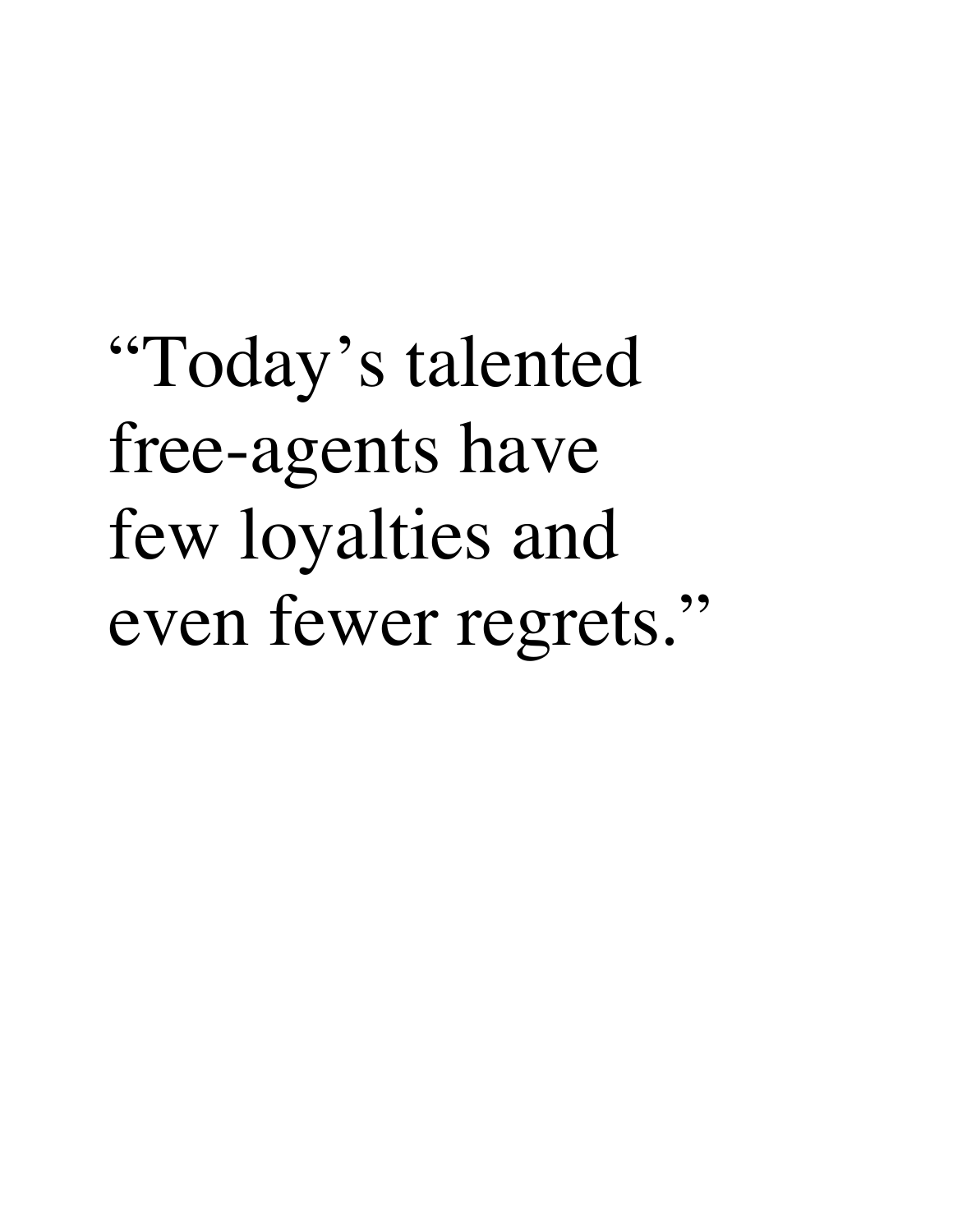## **WHAT COULD WE DO (WITHOUT HIKING COMPENSATION) TO GET AND KEEP A LARGER SHARE OF THE KIND OF EXTRAORDINARY TALENT WE WANT IN OUR FIRM?**

Tell me again: Why would someone really talented want to join your firm?

There is a war for talent going on. It's an intense battle now raging in every firm to hire and retain truly skilled professionals. If attracting and retaining high performers was ever easy, it isn't now. Poaching is rising to a fevered pitch. And partners are more mobile. Headhunters acknowledge that the number of firms a professional will work for in a career has jumped from 3, ten years ago to 5 today — in the new millennium that number may be much higher.

Professional talent matters. It probably matters more than tangible assets and perhaps even dictates the strength of intangible assets like brand and market position. The right group of talent is arguably the most valuable asset any firm can have.

Many firms have traditionally addressed this issue through monetary incentives. This question is designed to go beyond the money to explore what is attractive and unattractive about a firm's culture. The dynamic of the question requires you to think about why talented people join a firm, and why they might leave. There is usually dissonance between the two and that dissonance can provoke some invaluable insights.

### **Idea-generating thoughts:**

 When new, laterals or support staff make the transition from their old firms to yours, you have got them at one of the most malleable points in their career-life. They are open to change, willing to learn, and susceptible to bonding with your firm. They have just departed from their familiar comfort zone to a life of initial unpredictability, and the anxiety associated with something new. Instead of showing them there desk, wishing them well, and saying you will see them at performance review time; take advantage of an unprecedented opportunity to properly assimilate and orient them into your culture and help them become quickly productive.

• Send a handwritten personalized note about two weeks before the professional is scheduled to arrive.

• The morning of the first day, have a helium balloon printed with "Welcome" waiting in their office.

• During the first week with the firm, schedule a get-acquainted breakfast to present to others the special skills and knowledge that this person brings to the team.

• Assign another member of the practice group as "buddy" responsible for introductions to critical firm contacts and for briefing the new individual on the last six month's activities.

• Schedule a meeting to explain the practice group's noble purpose, specific goals, and group ground rules.

• Get them involved with some non-billable important group project by the end of the first week.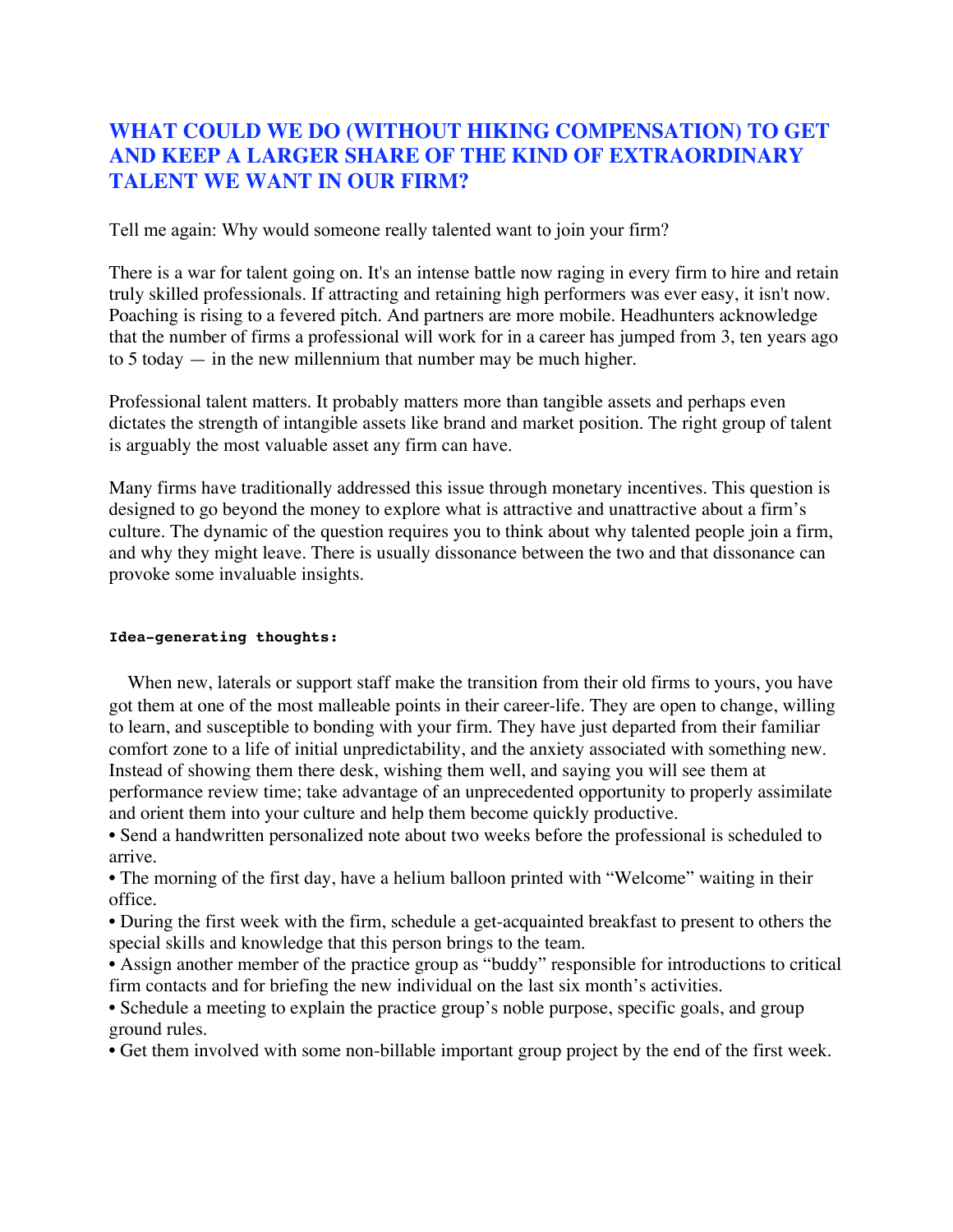Recognize training as a recruitment and retention investment; and fund your training to the extent of at least 5 percent of revenues.

Calculate what your investment in training is as a percentage of your firm's total revenues. It is instructive to look at some firms reputed to have a strategy for making heavy investments in training. Among these are management consultants McKinsey and accountants Arthur Andersen. These two firms have a reputation both for having one of the highest per-capita training investments in their respective professions, and for being one of the most profitable firms in their profession. It has been widely reported that Arthur Andersen claims to spend the equivalent of over 7 percent of its revenues on training. It is not clear exactly what this includes, but if one assumes a 2000-hour year, this translates into 140 hours, or approximately 14 days of training for every professional in the firm, including partners.

The point here is not that all firms or practice groups should strive to attain these levels, but that there are at least a few that have clearly demonstrated that high training expenditures are entirely compatible with, if not a prerequisite for achieving extremely high profit per partner.

Make your commitment to invest in training. Start: ASAP. The best-managed, most progressive, most profitable firms in any given profession coincidentally are the ones investing the most in training. The question you have to ask yourself is, "What skills and knowledge could we give our people that would have a high payoff in helping them accomplish our strategic initiatives?"

View training as a process, not an event. Training isn't a class, but rather a long-term commitment to improving performance. Don't jam your training into one massive session. When you space learning over time it gets digested better and sticks with you. Eight two-hour sessions, a month apart have proven to be far superior to two days in a row.

Finally, ensure sure that those who choose to leave, voluntarily or not, can testify to having learned a lot and having made enduring relationships while they were with your firm. (As Tom Peters once said: Ye shall be known by your alumni!)

> HELP WANTED SIGN - APPLE COMPUTER (early days) Wanted, an Impresario to preside over a workshop of wizards.

Loyalty is a funny thing. "It never really grows with the size of my check."

But it can sure be nurtured by the extent that you take an active interest in the members of my family. So, if you are truly interested in building my loyalty to your firm, what have you done lately to make my "significant other" feel like they're part of your family. Have you gotten them involved in any firm functions, helped them get integrated into any important community social networks, found a way to promote their individual business or career interests. Just remember, the degree to which my spouse loves the firm has a profound influence over how encouraging my spouse is toward enduring my long hours and ultimately, how I will feel about the firm.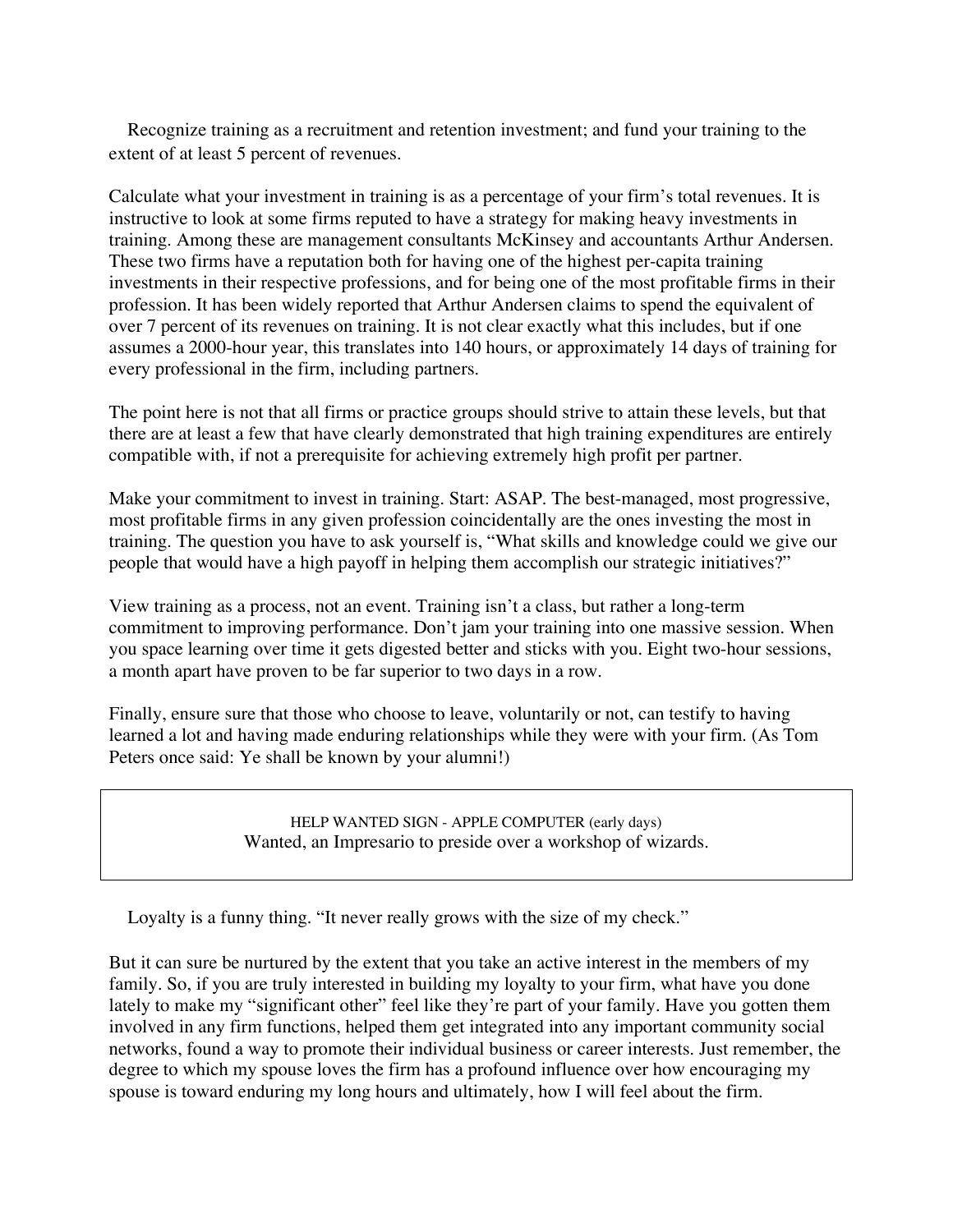# **HOW DO WE DEVELOP THE KIND OF SKILLS THAT WILL MAKE US INDISPENSABLE TO CLIENTS?**

What you now know and are able to now do, what your current practice's success is built upon, will unavoidably depreciate in value unless you actively work on learning new things and building new skills. Continual "know-how" development is a lifelong requirement, not an option. Unfortunately, the systematic development of skills, if left unattended will not happen by itself. Thus, this question is intended to provoke how we might best make ourselves "indispensable".

#### **Idea-generating thoughts:**

 When we see learning as a phase of life rather than a way of life, it is easy to become set in that point of view.

Approaching mid-career, we can end up with our broad mind trading places with our narrow waist. We can become so narrow-minded that we have to stack our ideas vertically. Consider a few of the subtle signs that indicate you (or group members) may be facing stagnation and see if you can't remove both the terminology and the accompanying thinking from your approach: • "We've always done it that way." - We don't challenge our assumptions anymore about how we might do things differently.

• "Been there, done that, what else is new." - When our sense of wonder and discovery is replaced by cynicism and apathy we lose our childlike curiosity.

• "That's not my experience." - It's often better to borrow and build upon the experiences of others than to rely only upon learning through our own devices.

• "That should be good enough." - Once you get comfortable with your experience and skills your comfort zone is becoming fossilized into a complacency zone.

The most successful professionals are constantly on the grow. Much like in financial planning where one of the key principles is to "pay yourself first", highly effective professionals devote at least 10% of their time to personal growth and developing new skills. Are you paying yourself first? Make your list of the three most important new skills you need to develop over the next twelve months and what specifically you will need to do to develop a higher level of competence.

In the information age, learning takes place in all directions, not just top-down.

Newcomers or lateral hires from outside your firm can sometimes add more value than firm veterans. The "kids" teach the seniors, and the foreigners teach the natives. This becomes especially true in those firms where the most senior group has spent the better part of their practicing careers in the same firm and can only appreciate the differences in what goes on at competing firms based on what they read in the press.

So, how do you tap into this knowledge base? Hopefully, your firm has some managed process whereby you debrief with newcomers sometime soon (two months following their arrival) after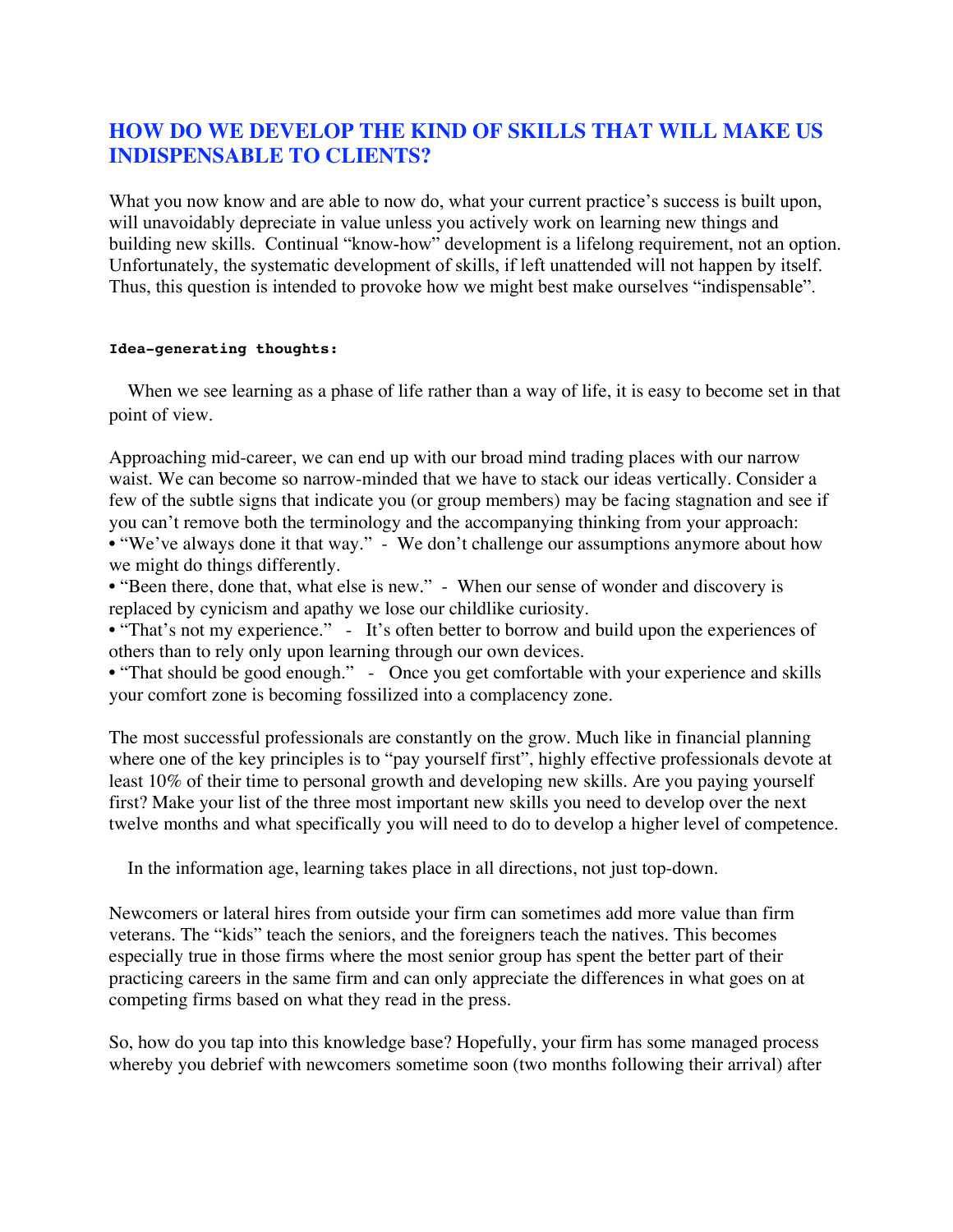they have been acclimatized, to get their views on what we could be doing differently and better, based on the newcomers observations and previous experiences.

Include "learning" as an integral part of your practice group meetings.

Some professionals behave as though they believed that the true purpose of every practice group meeting is to provide a forum for their long-winded presentation on what they have been up to lately. Keep in mind that information can be shared with group members in countless ways.

The very best use of the group's time is to review specific learnings and new developments acquired while serving clients, dealing with client problems, or gleaned by researching new and emerging issues that may impact the group's practice. There is a vast difference in the value of hearing a partners talk (in general terms) about a matter that they have been working on, versus hearing about what that partner specifically learned, that might be of use to others in the group, from the way in which a particular situation or transaction was handled.

Therefore, rather than: "tell us what you are working on?" the question should be phrased: "tell us please, what have you learned during these past few month that may be of value to the other members of our group?"

 Initiate a "cross training" program for reciprocal benefit. Consider approaching an academic institution; government department; financial services, consulting, legal or accounting firm known to have a level of expertise relevant to serving the interests of the same client base and collaborate on conducting substantive training for each other's professionals to enhance the skills base of both groups.

 Consider utilizing the power of video to assist professionals in enhancing their knowledge. Have each practice group prepare to give an eight-minute presentation on camera. Have each explain: what it is that they do, what some of their most recent accomplishments have been, what the hot new areas of concern are for clients, and when it is that professionals in other practice groups should be thinking of them to proactively assist their clients.

 Solid research reveals that the chances of anyone EVER applying training lessons that are not applied on the first day back, decreases dramatically over time.

What are you doing to help your people schedule and commit to do something different and productive on their first day back from attending a professional development program? No one should be funded for continuing education unless they make a solid commitment to share what they have learned with their group as soon as they return.

Physicians learn one, do one, and then teach one . . . perhaps we should all consider that a methodology worth emulating.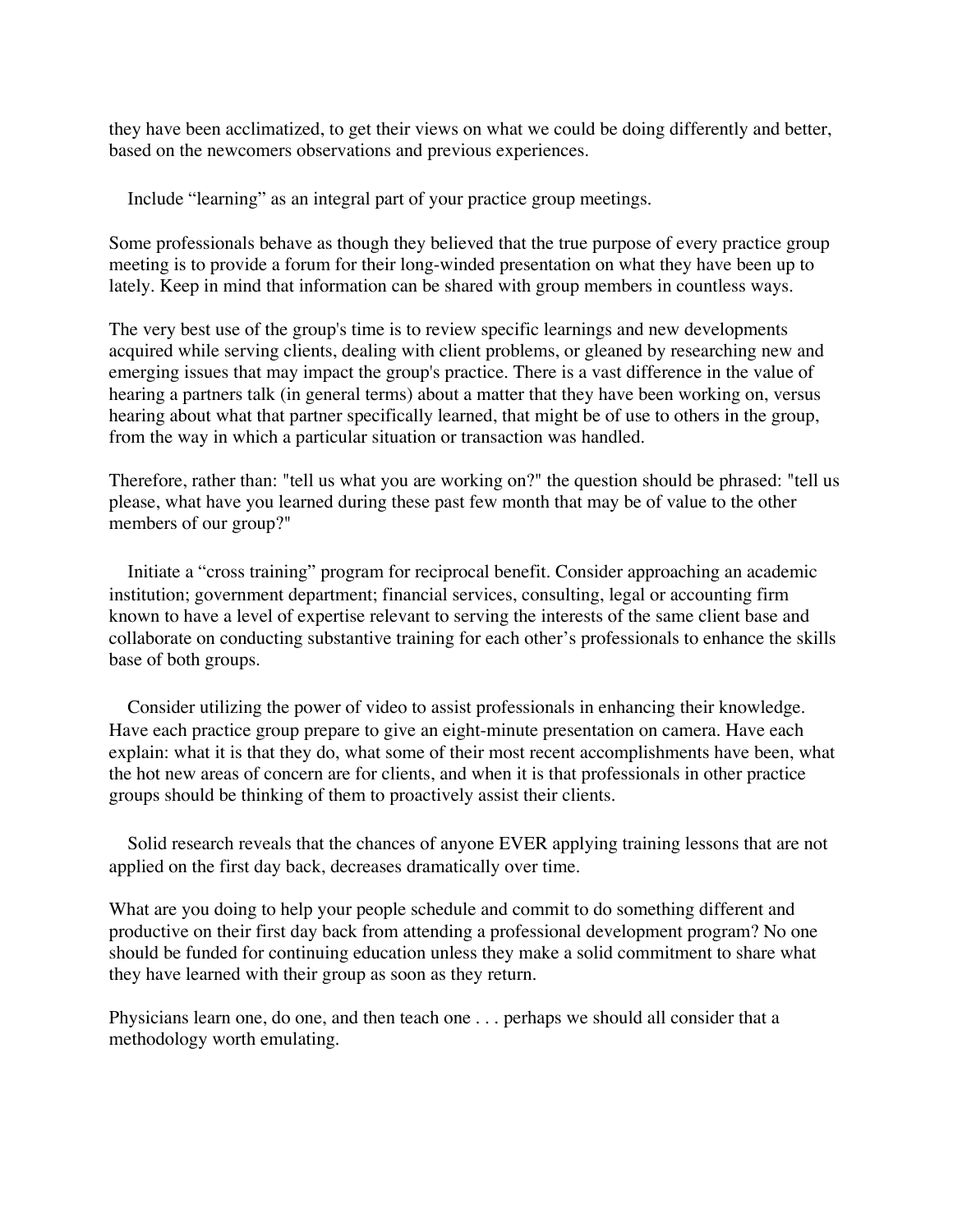"Second place is just a politically correct term for being first . . . among the losers."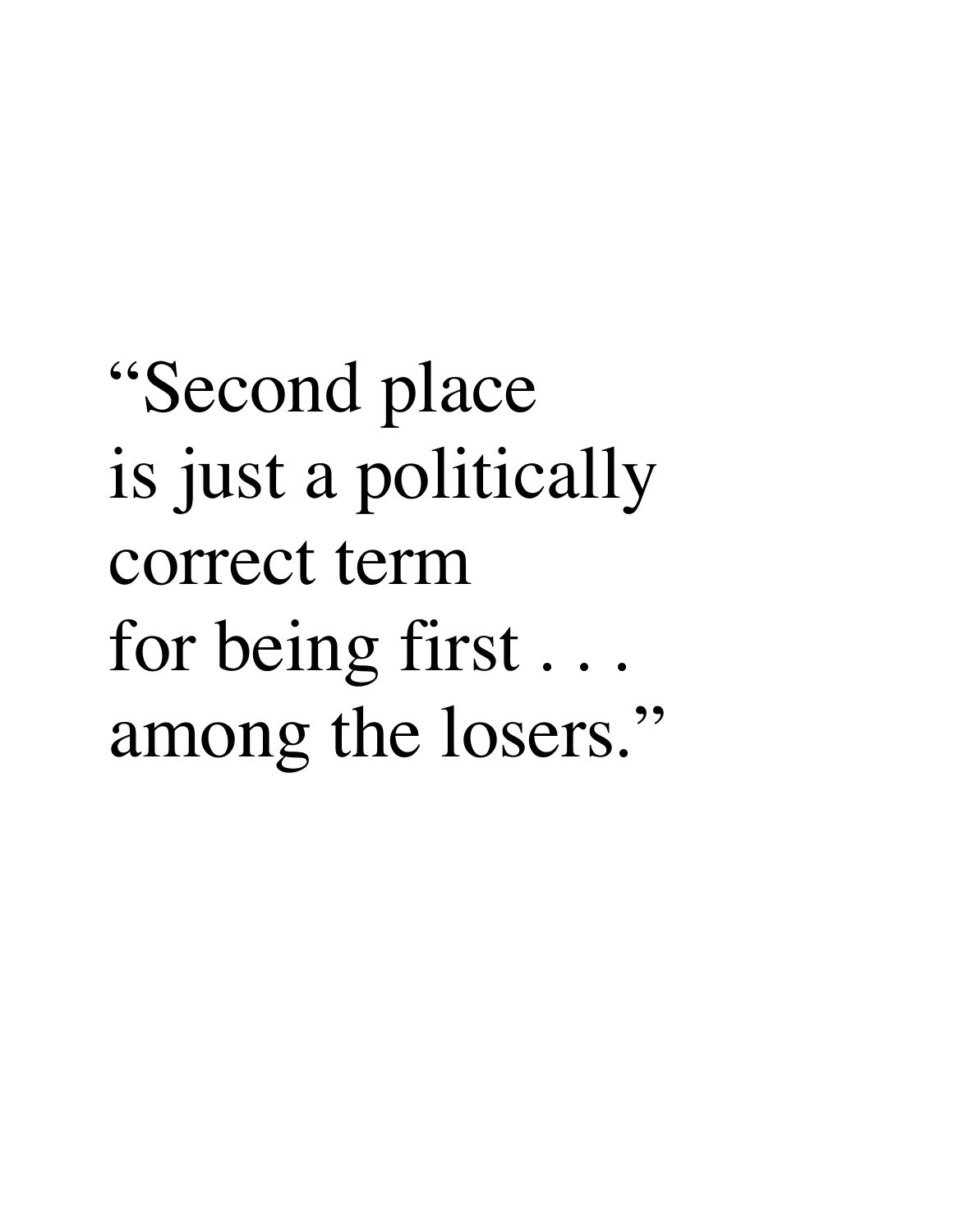# **WHY SHOULD A CLIENT CHOOSE OUR FIRM (PRACTICE GROUP), WHAT MAKES US DISTINCTIVE, AND WHAT SPECIFIC ADDED-VALUE DO WE BRING TO PARTICULAR BUSINESS MATTERS . . . THAT A CLIENT CAN NOT GET ANYWHERE ELSE?**

A curious irony is that most firms go to great lengths to look like every other firm. In fact a common reaction that you are likely to elicit from the management of any firm when first presenting a new market opportunity is: "Can you please give us a list of the other firms which are doing this". Competitive advantage means getting out in front, by focusing on some area in which you can be unbeatable. By definition, if you are doing what everyone else is, you don't have an advantage.

In answer to the question "Upon what basis is your firm truly differentiated from your competitors?" partners respond, but only after taking some time for reflection. The typical response usually will include some reference to the firm's full breadth of services and high technical proficiency. This pause for reflection is interesting. It doesn't suggest that the question came as a total surprise, as one that had never been asked before; or that this is an issue that this partner has not regularly considered. What it does suggest is that despite any previous contemplation, a wholly satisfactory answer has not been found and that a suspicion exists in the mind of this partner that he or she is offering, at best, only a superficial response.

### **Idea-generating thoughts:**

Be differentiated not just different.

Look at it from the client's POINT of view. At your next meeting, have each of your partners take a sheet of paper and draw a line down the middle. On the left side, have partners answer this question: If I were a prospective client - "Why should I choose you (your firm or practice group), what makes you distinctive, and what specific added-value do you bring to my particular business matters . . . that I can NOT get anywhere else?" (Note the last few words – the discomfort zone).

It would be highly unusual to get the same answer from two partners within the same practice group, and you certainly won't get even a slightly similar response from two partners within the same firm. Sadly, most answers you hear are less than compelling . . . drab, dull, dreary cliches.

On the right side, for each response that partners do give, have them write what they would say if that prospective client responded to them with, "as evidenced by what?" (means: "prove it.")

Develop your "song sheet." Pronto.

Have partners identify in writing the most common and most challenging questions that they get asked by both prospect and clients. Then have them work to identify the very best responses that they might be able to offer together with some examples or references to support their assertions. Pass it around. Discuss it. Edit it. Refine it. Use it.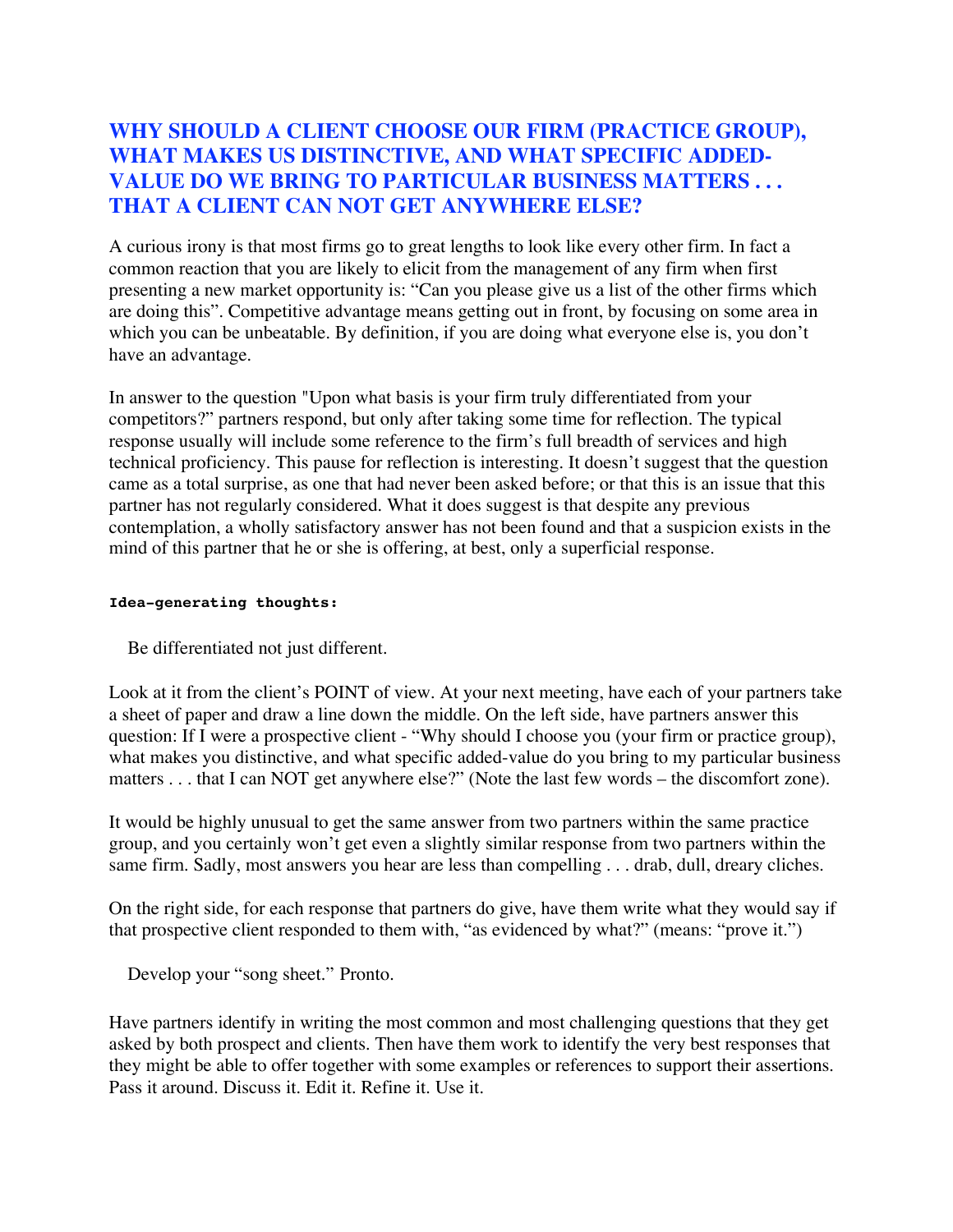Aim to be the first to market, the first to organize a new practice group, the first to serve a new market sector. It's called the "First Mover Advantage" - It is sometimes better to be first than it is to be better. In general, the first gets half the market, while the second does well to get a 25% market share, and the latecomers divide the rest. It's that simple.

A curious phenomena: If you ask someone you consider fairly well-informed to name all of the firms who have a practice serving the "so-and-so" industry segment, at best, most will only be able to name three to five firms. And, the more narrowly focused the market segment, the fewer the names that individual will be able to recall.

### MERCEDES AD:

Turn ignition key. Shift into drive. Press foot firmly on the throat of mediocrity.

 Have each practice group compile a record or summary of some of the most significant client matters each member of the group has been involved with over the past two years:

- Largest matters handled. (by virtue of dollar volume involved)
- New procedures, precedents, methodologies established.
- Significant transaction experience.
	- (by virtue of complexity of client issues or sensitive human aspects)
- Total volume of dollars or total number of assignments handled. (by nature of client industry segment or practice area involved)
- Unusual work done or specific work done on behalf of unusual clients.
- Work done internationally on behalf of local clients as well as work done locally on behalf of foreign clients.
- Personal accomplishments or recognition. (articles published, high profile positions attained, news coverage, etc.)

Your compilation will provide the group with a number of interesting observations:

- Specific examples of client work undertaken that can be proudly related to prospects as evidence of the group's experience. Here's where we dazzle the prospect.
- Quantifiable statistics on the kind of volume that your practice group is becoming known for being able to handle. Hard numbers make hard impressions! ("Over the past two years we have successfully undertaken twelve of the largest assignments in this area representing four of the major industry players.")

Finally, this exercise will help members of the practice group identify those areas where they feel they are doing "pioneering" work that may have application to other existing or prospective clients. Look for pleasant surprises and areas of emerging commercial opportunity within each group's cumulative experience base.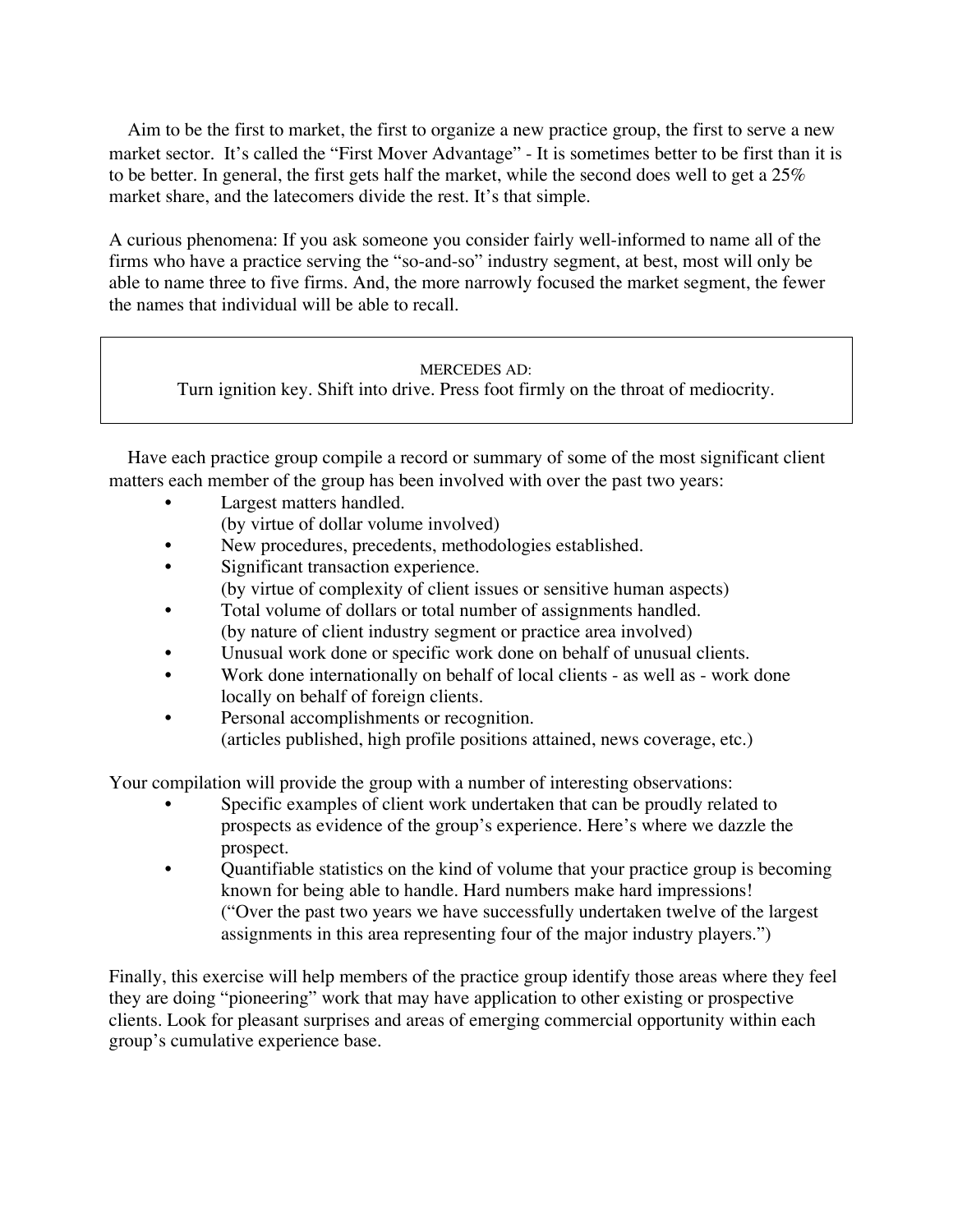## **HOW DO WE RATCHET-UP OUR PROFILE WHEN WE ARE EITHER THE NEWEST OR THE SMALLEST KID ON THE BLOCK?**

When new market sectors and growth opportunities emerge, firms scramble to set-up, beef-up, or redefine their area of practice in an effort to position themselves as the "go-to" firm. Armed with more clout and a fatter wallet, large established firms are likely to find it easier to dominate the field. They are often already perceived as major players in related areas. How do you compete against established players with their larger practice groups?

You are likely to confront the spoken or unspoken resistance: "You're not known for having any expertise in this area, why should we take a chance with you or your colleagues?" How you respond to doubts about your group's future will determine whether your group has a future.

#### **Idea-generating thoughts:**

 Convert your existing clients into glowing testimonials. Break the barrier of newness. Your existing clients already trust and respect your capabilities. Offer them concessions in exchange for endorsements. In return for those concessions have your client agree to take calls from prospects.

 Provide the assurance of personal attention. Clients are not happy when their important matters are handed-off to other partners they don't know or to more junior professionals on the team. Provide assurances to the prospective client that they will always be dealing with you and have your continual involvement as the relationship manager.

 Bring an outside expert to your side of the table. Recruit a recognized expert when it's needed. Many large consulting firms are masters at this. Look older and wiser by bringing in an acknowledged academic, retired industry executive, or some other luminary as a consultant to supplement the resources of your team.

 Target only one discrete aspect of the transaction. Partner with another firm who brings a different but complimentary competence to the transaction and then offer the defined expertise of the two firms to get the job done.

 Offer a limited-risk initial engagement. Propose a smaller test matter or only a part of the total transaction. Work on a value-based fixed fee. Some of your larger competitors may not want to stray from their normal billable hour position.

 Offer the client a guarantee. Remove the risk. Assure the potential client that if they are not completely satisfied you will reduce your fees accordingly; then take steps to ensure that your client won't need to exercise the guarantee.

Don't be caught off guard. Defensively trying to explain how your team "can do it better, faster and cheaper" resonates with clients like a car alarm going off – no one pays any attention. Instead, try taking an offensive position to detail why your practice team may be the better choice.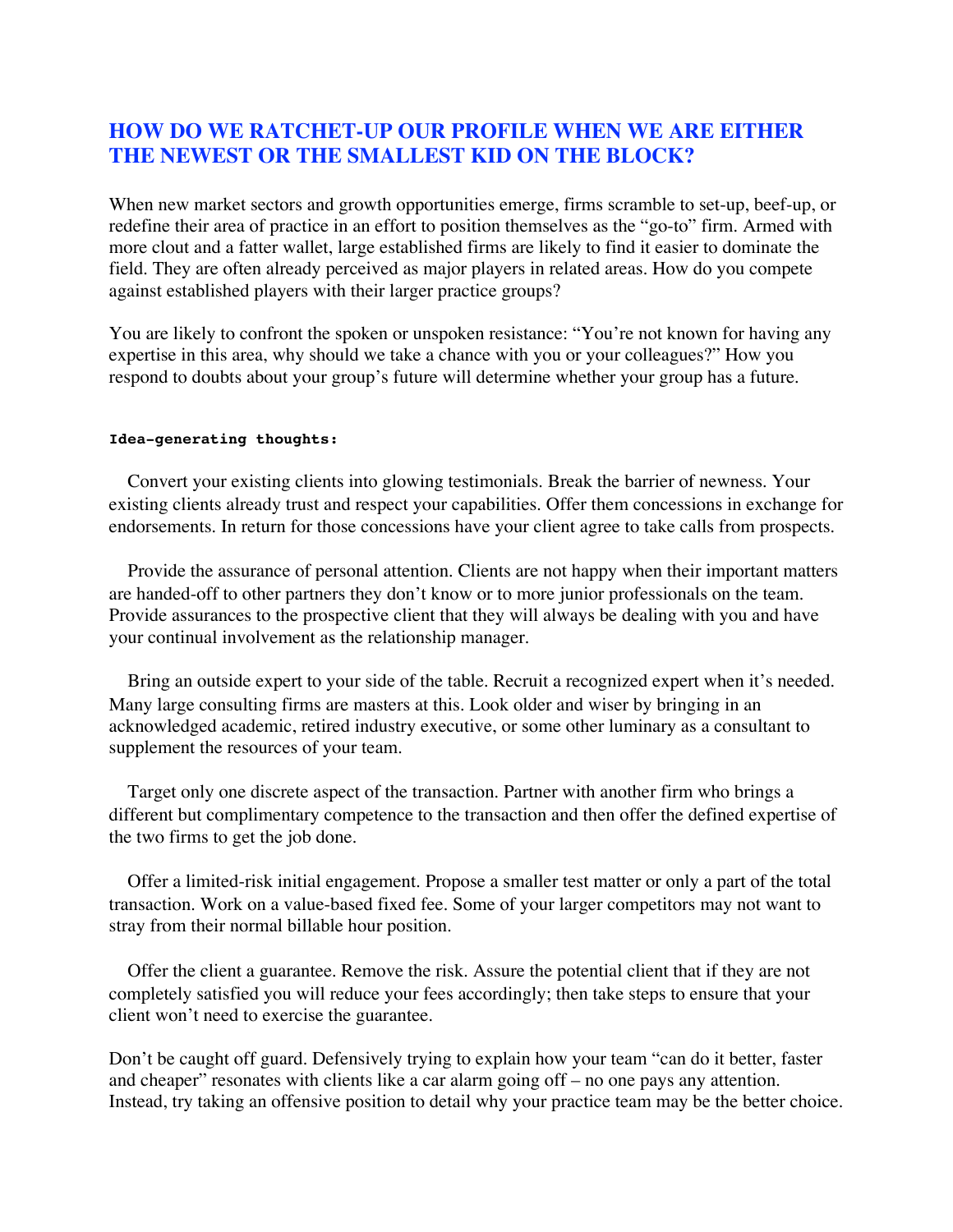# "You can't move *fast*, if you're busy following the herd."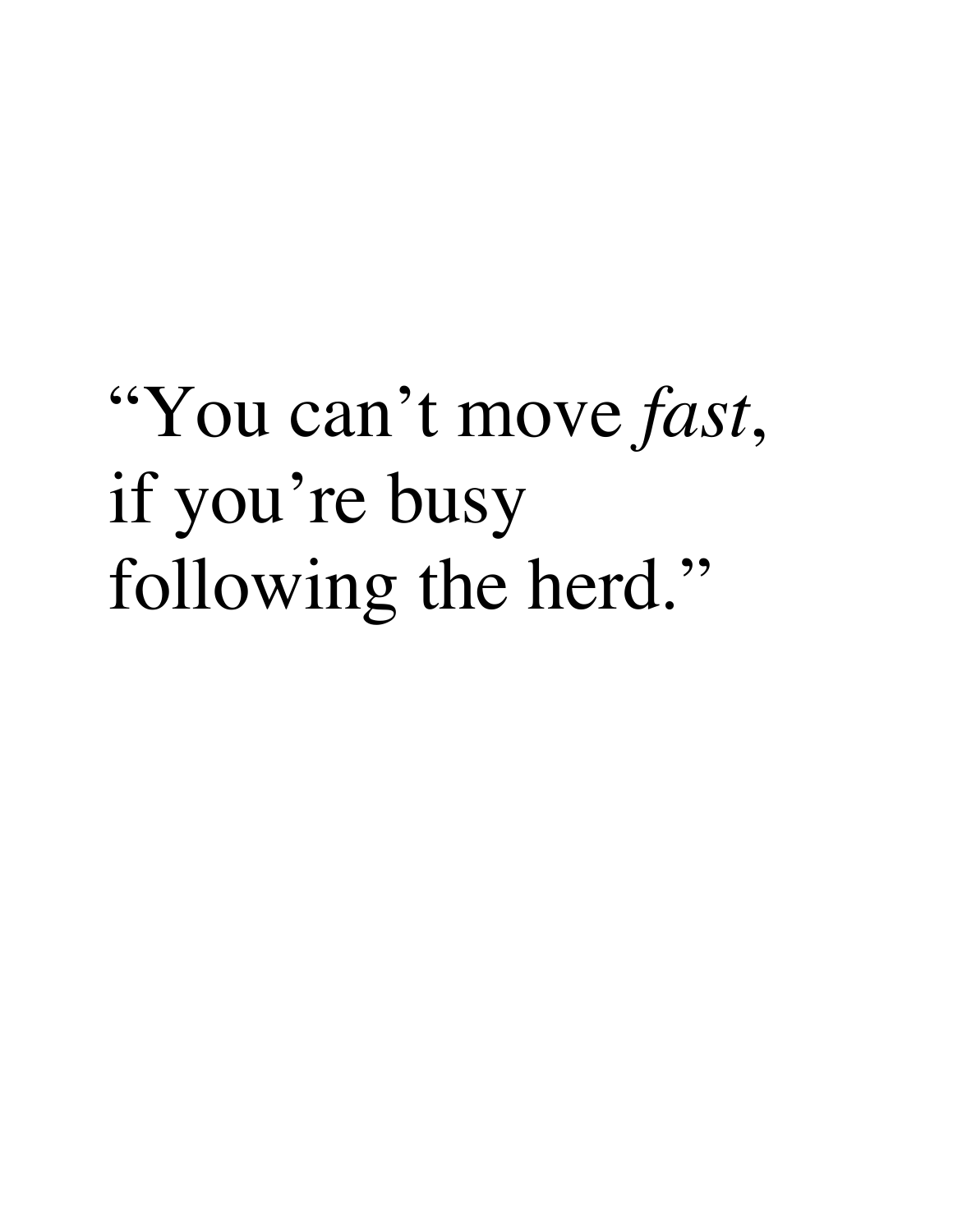### **WHAT CRAZY IDEAS, IF ACTED UPON, COULD RESULT IN OUR BEING ABLE TO DOUBLE OUR PER PARTNER PROFITABILITY IN THREE YEARS?**

Every firm today is obsessed with the issue of growth . . . of getting bigger. The issue is paradoxical. Ironically, firms continue to service clients and maintain practice areas that are neither profitable nor provide a jumping off point for other opportunities. This question is designed to have your partners focus directly on what should be, but often isn't, the result of getting bigger – improved profitability.

### **Idea-generating thoughts:**

 Get rid of stuff and expand. Contract and grow. The all-things-to-all-people strategy is absolutely insane. Imagine that we've just completed a deep strategic analysis of your firm. Let us tell you what we know to be fact (go ahead and do your numbers . . . prove us wrong.)

• If you analyze your revenues over the last 3 years, you will discover that on average:

20% of your clients generate (read closely) 80% of your revenues.

• If you analyze your client-revenue mix based on reviewing those clients who generated 80% of the revenues in each of the last 3 years, you will discover that on average: 25% of the firm's services are used by less than 50% of your clients.

• If you analyze which clients are the most profitable, you will discover that on average: 50% of your profits are generated by 5% of your clients. (no kidding!)

 If we delve even deeper into our analysis and assess our client – revenue mix by virtue of identifying those clients that provide us with the highest margins (engagement profitability) and the highest volume (repeat transactions), we will be in a position to determine the attractiveness of our client base according to where each client fits in a 4x4 matrix.

| Low Volume – Low Margin   | Here is where you will find about 64 percent of your clients                                                                                                           |
|---------------------------|------------------------------------------------------------------------------------------------------------------------------------------------------------------------|
| High Volume – Low Margin  | Another 7 percent of your clients reside here about half<br>of which could become more profitable over time.                                                           |
| Low Volume – High Margin  | This grouping of about 22 percent of your clients represent<br>those who are very profitable and may have potential for<br>further revenue from cross-selling efforts. |
| High Volume – High Margin | These clients, 7 percent of your base, account for 29 percent<br>of revenues and clearly value an ongoing relationship.                                                |

In short, get rid of 80% of what you do and get damned good and expand the 20% that really is "special" and your firm will end up being far more profitable. Now there's a radical gesture! But then maybe we need to consider that in today's highly saturated, competitive market, if you're not working real hard at doing something to make yourself special . . . you may be getting obsolete.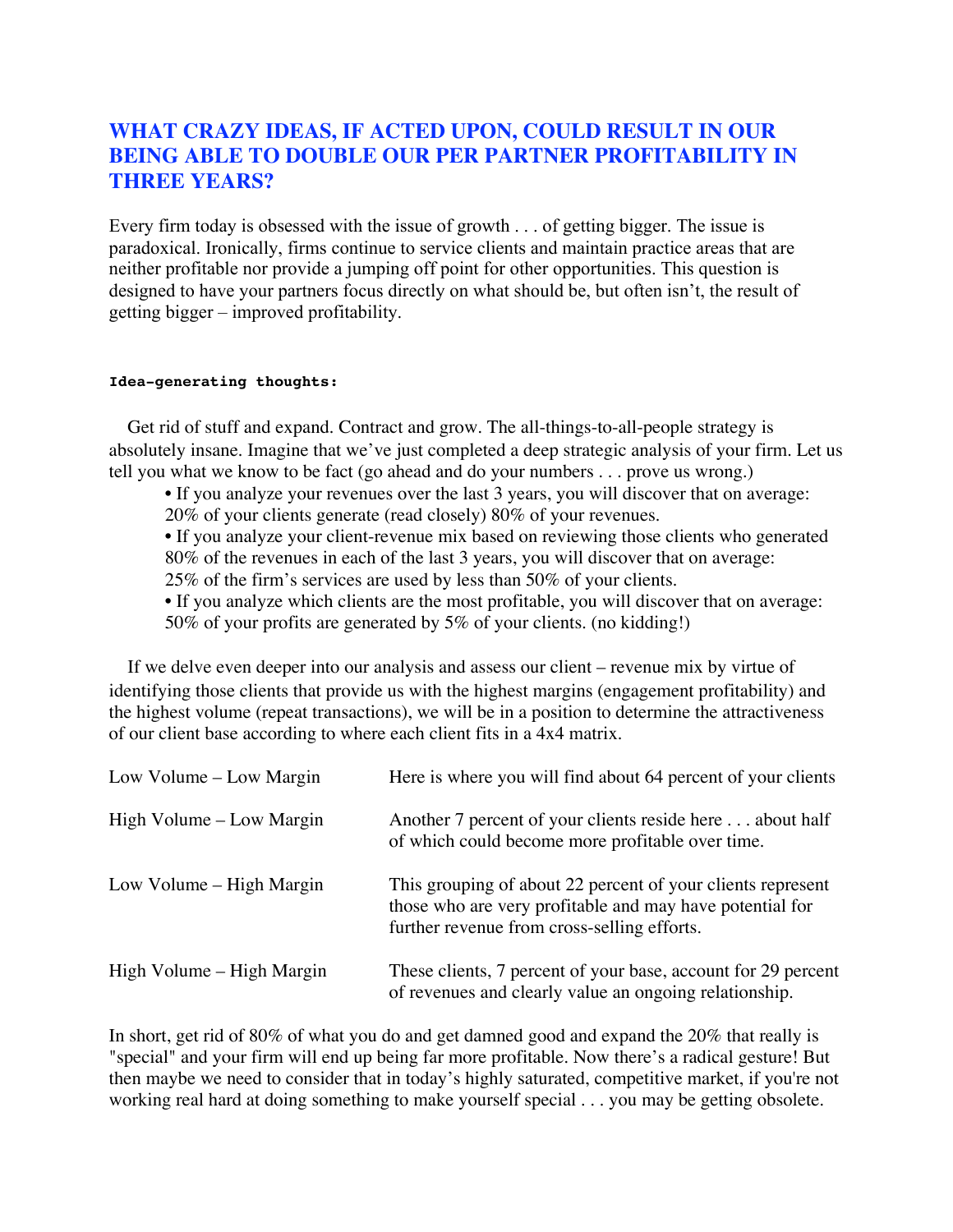# "Nothing ever built, rose to touch the skies unless someone dreamed it should."